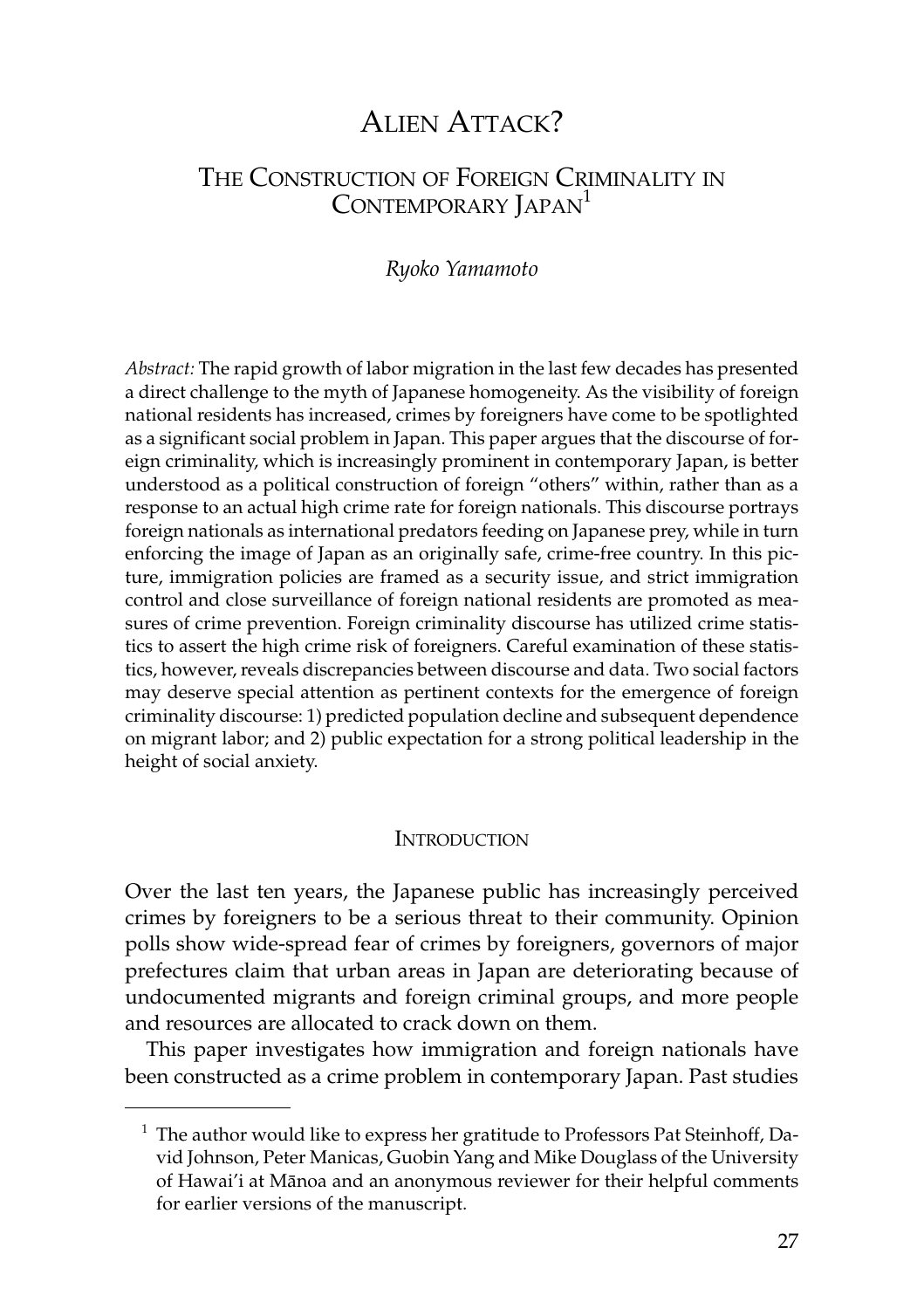argue that anti-immigration sentiment in Japan stems from the nation's long history of isolationism and the illusion of homogeneity derived from that experience (Parker 2001; Douglass 1999). While acknowledging the impact of historical legacies, this paper proposes that the construction of a particular social reality is not merely a reproduction of the past, but is a creative and contingent project that incorporates historical and contemporary materials as building blocks. Therefore, to understand the social reality of foreign criminality, we need to examine how the discourse of foreign criminality is crafted and what resources are utilized to establish such claims. My argument is that the state has played a primary role in widespread perception of immigration as a criminal threat by publicizing and endorsing a symbolic linkage between international migration and destruction of public safety. Their rhetoric presents foreign nationals as criminal predators who feed upon Japanese prey, pointing to stricter immigration control and policing of foreign national residents as means to bring back safe communities in Japan. The official discourse utilizes crime statistics as scientific evidence of foreign criminality, but the presentation of crime statistics in foreign criminality discourse has unreasonably amplified the criminality of foreign nationals.

### INTERNATIONAL MIGRATION IN CONTEMPORARY JAPAN

Globalization has brought a number of foreign visitors and residents to Japan, a country with historically low numbers of immigrants. The 1985 Plaza Accord brought the boom of the Japanese economy and an upsurge in the power of the yen, provoking a domestic demand for migrant labor and sparking international interest in the Japanese labor market. Despite Japan's economic recession in the early 1990s, the flow of migrant workers has continued.

The Japanese government produces two kinds of immigration statistics. The entry and exit statistics (*shutsunyûkoku tôkei*) show the number of incoming and outgoing foreign nationals, indicating the "flow" of foreign nationals. On the other hand, registered foreign national statistics (*gaikokujin tôrokusha tôkei*) present the "stock" of foreign nationals by providing the number of foreign nationals who are registered as residents.

The number of foreign nationals in Japan has been rising in both measures during the past twenty years. The number of newly incoming foreign nationals, which was a little over one million in 1980, increased to nearly three million in 1990, and exceeded four million in 2001. The number of registered foreign national residents also grew from 1.28 million in 1992 to 1.78 million in 2001. In addition to officially registered foreign na-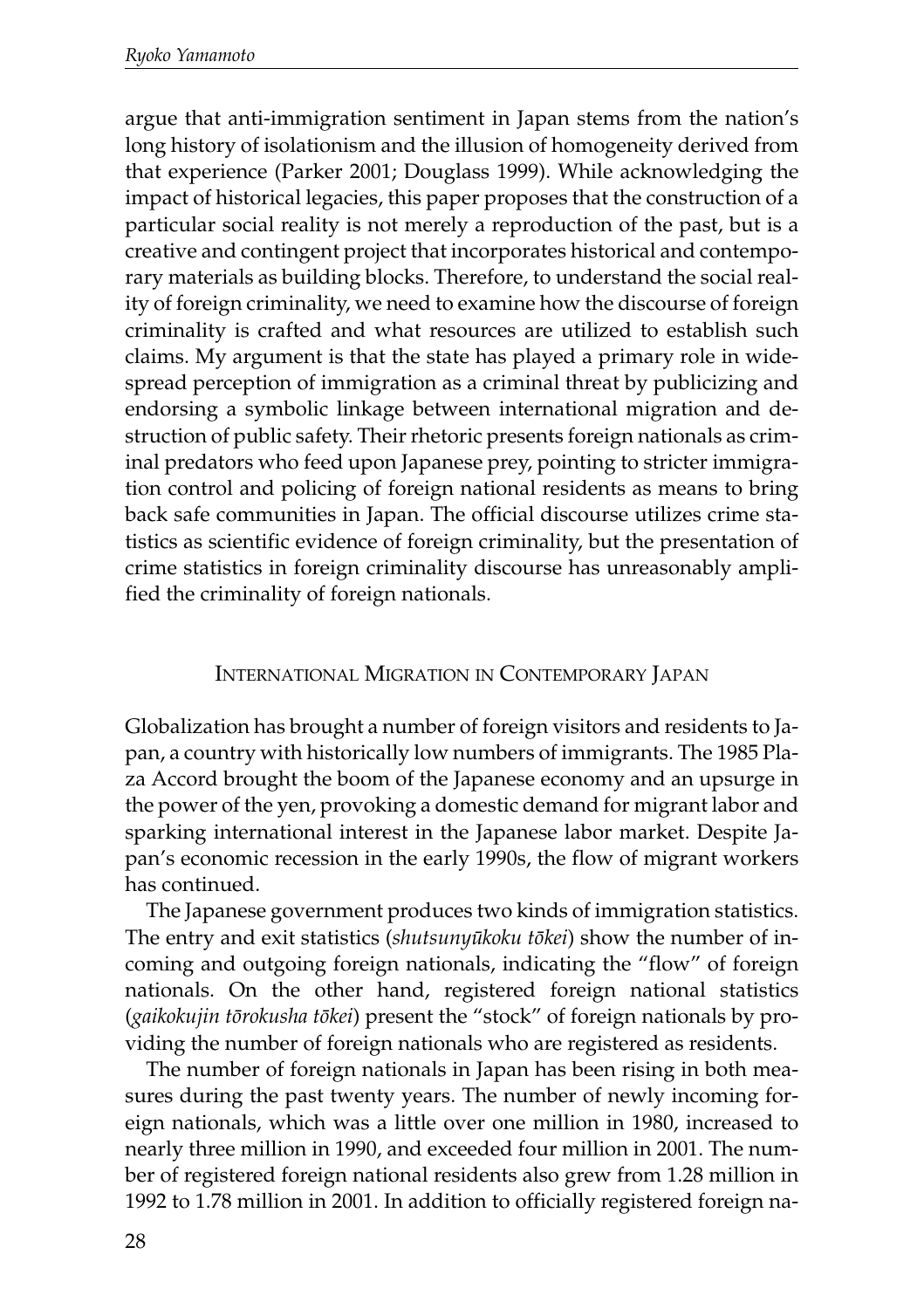tionals, over 200,000 foreign residents are estimated to live in Japan either with expired visas or as entrants without inspection. The number of overstays has been on a slow but steady decline after hitting its peak in 1993.

The rapidly expanding flow of immigrants has changed the demographics of the foreign national population in Japan. Prior to this period, the majority of foreign nationals in Japan were permanent resident Koreans (*zainichi Kankokujin*), most of whom were born and raised in Japan, speaking Japanese as their native language.<sup>2</sup> By the mid 1980s, foreign workers in Japan were predominantly females who mainly worked at nightclubs, bars and in the sex service industry (Douglass 2003). During the last half of the 1980s, migrants from Iran, Bangladesh, Pakistan, the Philippines and China rapidly increased. Unlike earlier migrants, the new flow of foreign workers was predominantly male.

After the cancellations of visa exemption treaties with Bangladesh, Pakistan and Iran in the late eighties and the early nineties, workers from Latin American countries such as Brazil and Peru have replaced workers from these countries. The increase of foreign workers from Latin American countries is due to the 1990 revision of the Immigration Laws and Refuge Act, which allowed up to third generation overseas Japanese (*Nikkeijin*) to live and work in Japan without any employment restriction. This revision promoted return migration of *Nikkeijin*, whose parents or grandparents migrated to Latin America earlier in the twentieth century. Compared to *zainichi* Koreans, these newcomers, referred to as *rainichi gaikokujin,*<sup>3</sup> are more visibly "foreign"; speaking foreign languages and practicing lifestyles that are distinct from the host population.

As the number of *rainichi* foreign nationals has increased, crimes by this population have come to be identified as a major social problem (Herbert 1996; Sellek 2001; Parker 2001; Friman 2001). Especially since the recession in the early 1990s, public concern over undocumented foreign workers has

<sup>2</sup> *Zainichi* Koreans are descendants of Koreans who were Japanese nationals under colonial rule and lost their Japanese nationality with the enactment of the San Francisco Peace Treaty in 1952. Since Japan takes *ius sanguinis* as a nationality principle, Japan-born descendants of Koreans remain foreign nationals unless they go through the naturalization process or have a Japanese parent. Those who have foreign nationality reside in Japan with permanent resident status.

<sup>3</sup> *Rainichi gaikokujin* literally means "foreign nationals visiting Japan." This term is used to distinguish *zainichi* Koreans and Chinese from other foreign national residents and visitors. The National Police Agency produces separate statistics for *rainichi* foreigners and other foreigners, defining the former as non-permanent resident foreign nationals and the latter as permanent residents and those of unknown visa status.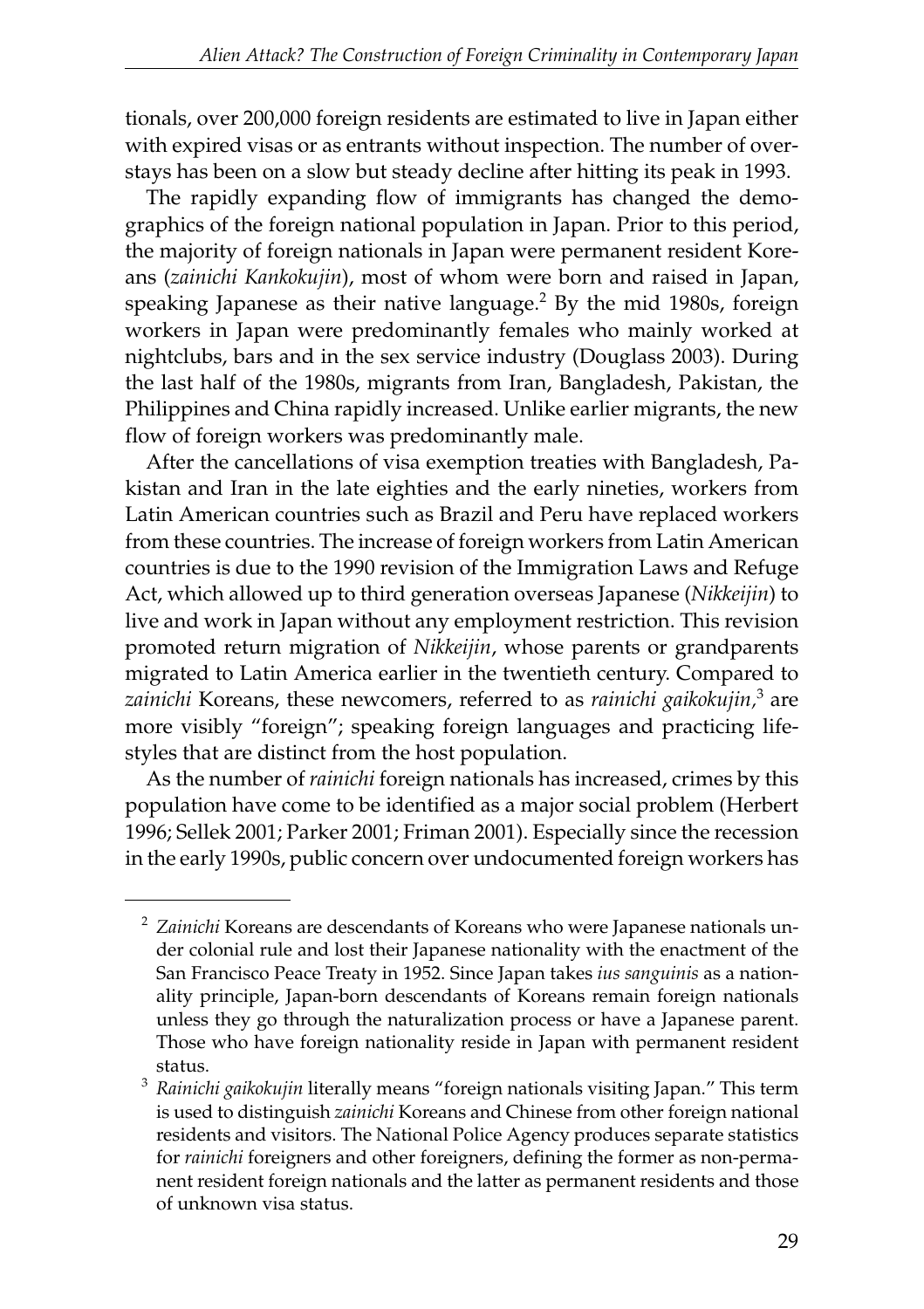shifted from the number of overstays to the social disruption and crimes they cause (Sellek 2001).

A series of opinion polls has consistently revealed a widespread fear of crimes by foreigners among the Japanese public. The results of a 1995 poll by the International Social Survey Programme (ISSP) indicate that Japanese are more likely to believe that increased immigration would be a crime hazard compared to their American and German counterparts. In this survey, sixty-four percent of Japanese respondents "agreed" or "strongly agreed" with the statement "*Immigration increases the crime rate.*" This figure is considerably higher than the American (31%) or German (50%) rate. In the 2004 *Asahi Shinbun* opinion poll, 71% of the respondents reported that they "greatly" or "somewhat" felt the fear of being victimized by foreign criminals (*Asahi Shinbun* 27/01/2004).

The fear of crimes by foreigners may lead to conservative attitudes toward immigration policies. The results of two surveys by the Cabinet Office (Naikakufu) indicate that Japanese have become more punitive toward undocumented migrants in the past ten years (Naikakufu Daijin Kanbô Seifu Kôhôshitsu 2001). While only 32% said employment of undocumented migrants is "unconditionally bad" in the 1990 survey, in 2000, as many as 49% selected this answer. Of this 49%, 52% said that undocumented employment is bad because it would "disturb public safety and morality in the society." More recently, the 2003 Cabinet Office survey on leisure and tourism reveals that the possibility of increased crime is a major concern of opponents of international tourism to Japan; of those who oppose the increase of international tourists to Japan, over ninety percent say that their opposition is due to the fear of criminals coming to Japan in disguise of tourists (*Asahi Shinbun* 01/11/2003).

The government and police have declared that crimes by foreigners are becoming a major threat to Japanese society. National Police Agency (Keisatsuchô, NPA) crime statistics indicate that the number of *rainichi* penalcode offenders has grown from 867 in 1980 to 5963 in 1999 (Keisatsuchô 2000). The 2001 White Paper on Crime (*Hanzai Hakusho*) states that the impact of crimes by foreigners on public safety in Japan has become significant in the trend of globalization (Hômu Sôgô Kenkyûjo 2002: 283). The Tokyo Metropolitan Police have been facing a significant space shortage in detention houses due to an increase in foreign national occupants. In 2002, foreign national suspects occupied over thirty percent of the detention house space in Tokyo (*Mainichi Shinbun* 29/07/2003).

Undocumented migrants are identified as potential felons who have many reasons to commit more serious crimes. Certain nationalities are associated with particular types of crimes; credit card fraud called "skimming" and burglaries using methods called "picking" and "thumb-turn"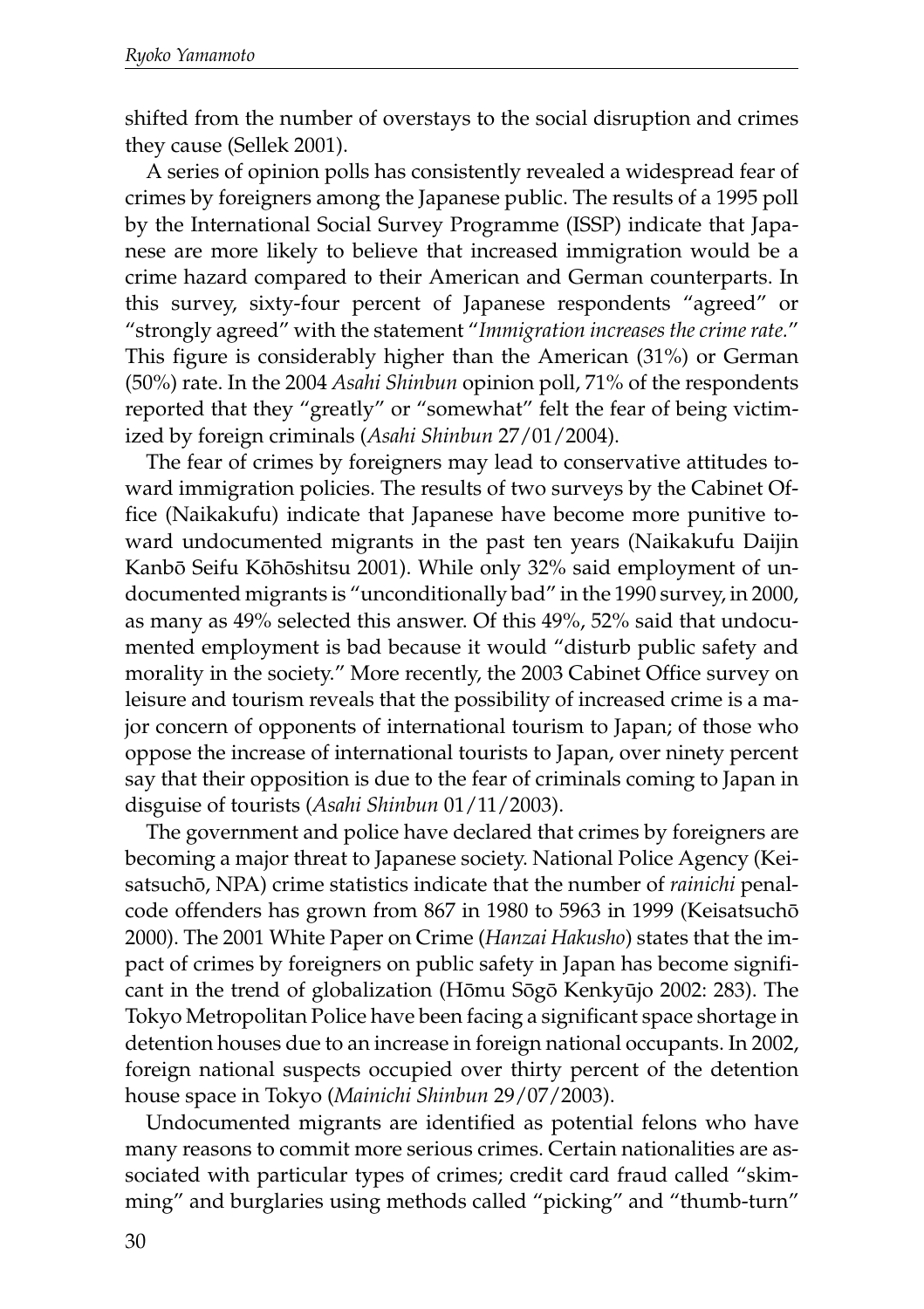have been identified as characteristic of Chinese theft groups; sales of illegally modified prepaid telephone cards have been associated with Iranians; and vending machine burglaries, with groups of Koreans.

To counter foreign criminality, the government has imposed stricter immigration control. The Immigration Control Act was revised in 1998 to introduce penal-code charges against smugglers and their accomplices (Sellek 2001). The National Headquarters for the Anti-International Organized Crime Unit was founded in 2001, and two years later, the Ministry of Justice, Tokyo Metropolitan Government, and the Tokyo Metropolitan Police jointly issued the Collective Declaration regarding the Enforcement of Measures against Illegal Foreign Residents in Metropolitan Tokyo (*Shuto Tôkyô ni okeru fuhô taizai gaikokujin taisaku no kyôka ni kansuru kyôdô sengen*), in which they declared the goal of reducing the number of undocumented foreign residents in Tokyo to half in the next five years (Hômushô 2003, Internet); in order to meet this goal, the Ministry of Justice decided to simplify the deportation process and to delegate some deportation tasks (*Mainichi Shinbun* 17/10/2003). Furthermore, the Immigration Control Bureau started widely soliciting information from the public by launching a website in which people can anonymously submit information about residents who are suspected to be undocumented foreign residents (*Asahi Shinbun* 15/02/2004).

### THEORETICAL FRAMEWORK: THE CONSTRUCTIONIST APPROACH TO SOCIAL PROBLEMS

Sociologist Robert Merton defines a social problem by saying that "[a] social problem exists when there is a sizable discrepancy between what is and what people think ought to be" (Merton 1976: 7). As this definition suggests, it has been a conventional belief among scholars as well as the wider public that a social problem means a problematic social condition. Many studies of social problems have focused on how such harmful conditions came to exist and how they could be altered.

Challenging the uncritical assumption of the direct correlation between harmfulness and social problems, Kitsuse and Spector (1973: 415) define a social problem as "the activities of a group making assertions of grievances and claims with respect to some punitive conditions." Following Kitsuse and Spector, constructionists argue that social problems are not inherently harmful or unjust, but are claimed to be so. A necessary condition for the emergence of a social problem, therefore, is not a problematic condition *per se*, but a voice that identifies it as a problem to the society, and subsequent social recognition of the claim.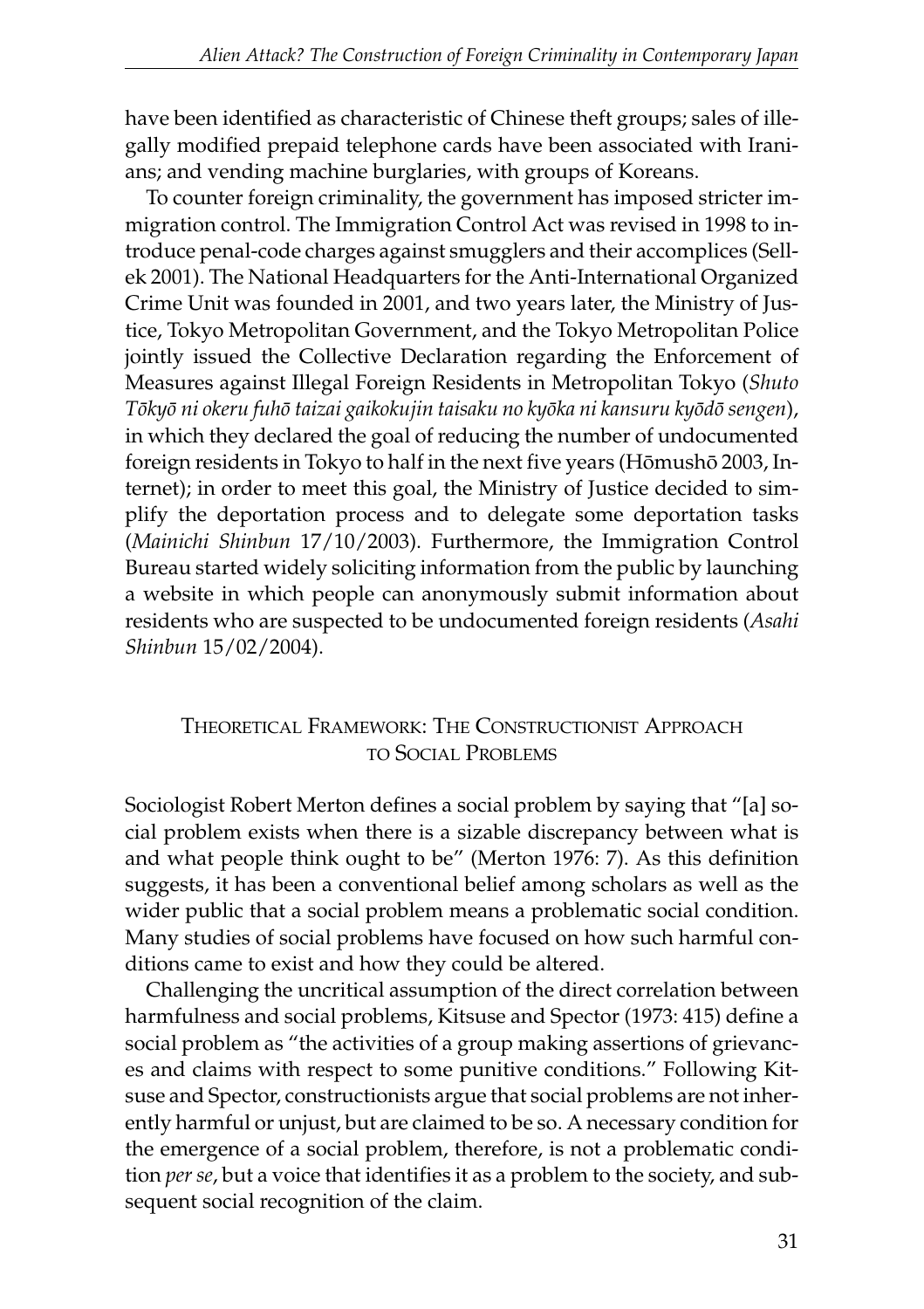While many are capable of voicing claims, not everybody's claim is accepted as equally credible in a society. Social credibility of claims depends not upon only what is said, but also who says it and how it is said. Symbolic power, *i.e*., the power to impose one's version of social reality as legitimate, is unequally distributed within society (Bourdieu 1989). In modern societies, bureaucratic authority often maintains the strongest symbolic power regarding social problems due to its structural position (Gusfield 1981; Bourdieu 1989). When a state representative calls a certain condition a social problem, the claim is more likely to be believed as a fact than when the same claim is made, for instance, by a college student who does not have any authority or expertise. This paper focuses on how the official discourse produced by the state authorities in Japan has constructed foreign criminality as a social problem.

Although bureaucratic authority possesses strong symbolic power, it never achieves a monopoly in claim-makings (Bourdieu 1989). To compete with other versions of social reality, claim-makers utilize various rhetorical strategies to establish the validity of their version of social reality. Ibarra and Kitsuse (2003: 25–33) coined the term *rhetorical idioms* to describe a common rhetorical strategy utilized in claim-making activities. Rhetorical idioms refer to the use of concepts and language to situate the problematic condition in a moral schema and to promote certain emotions in the audience. For instance, the *rhetoric of loss* locates an issue in a moral narrative that some sacred thing is threatened and humans need to act as guardians of this precious thing; words such as innocence, beauty, purity, or legacy are used to describe the target of protection (Ibarra and Kitsuse 2003: 28). The rhetorical idiom locates a social condition in a certain moral universe with the use of explicitly moral-laden language and concepts.

A discourse of social problems presents the issue in moral terms on one hand, while utilizing scientific data to claim its objectivity on the other. Worship of science is a characteristic of modern societies. Modern consciousness tends to view scientific data as objective facts that have more legitimacy than subjective opinions, and to treat them as undeniable evidence of reality. The use of scientific resources helps a claim to be more convincing by presenting the claim not as one version of social reality, but as *the* reality that is objective and universally applicable.

Believers of scientific objectivity often forget the fact that no scientific data are value neutral. Scientific data, such as social statistics and experimental data, are produced by human beings and each stage of their production involves human discretion. What concepts are measured, how they are measured, how the data are organized, which parts of the data are presented and how they are explained are matters of decision and reflections of the opinions of the decision makers. A discourse of social prob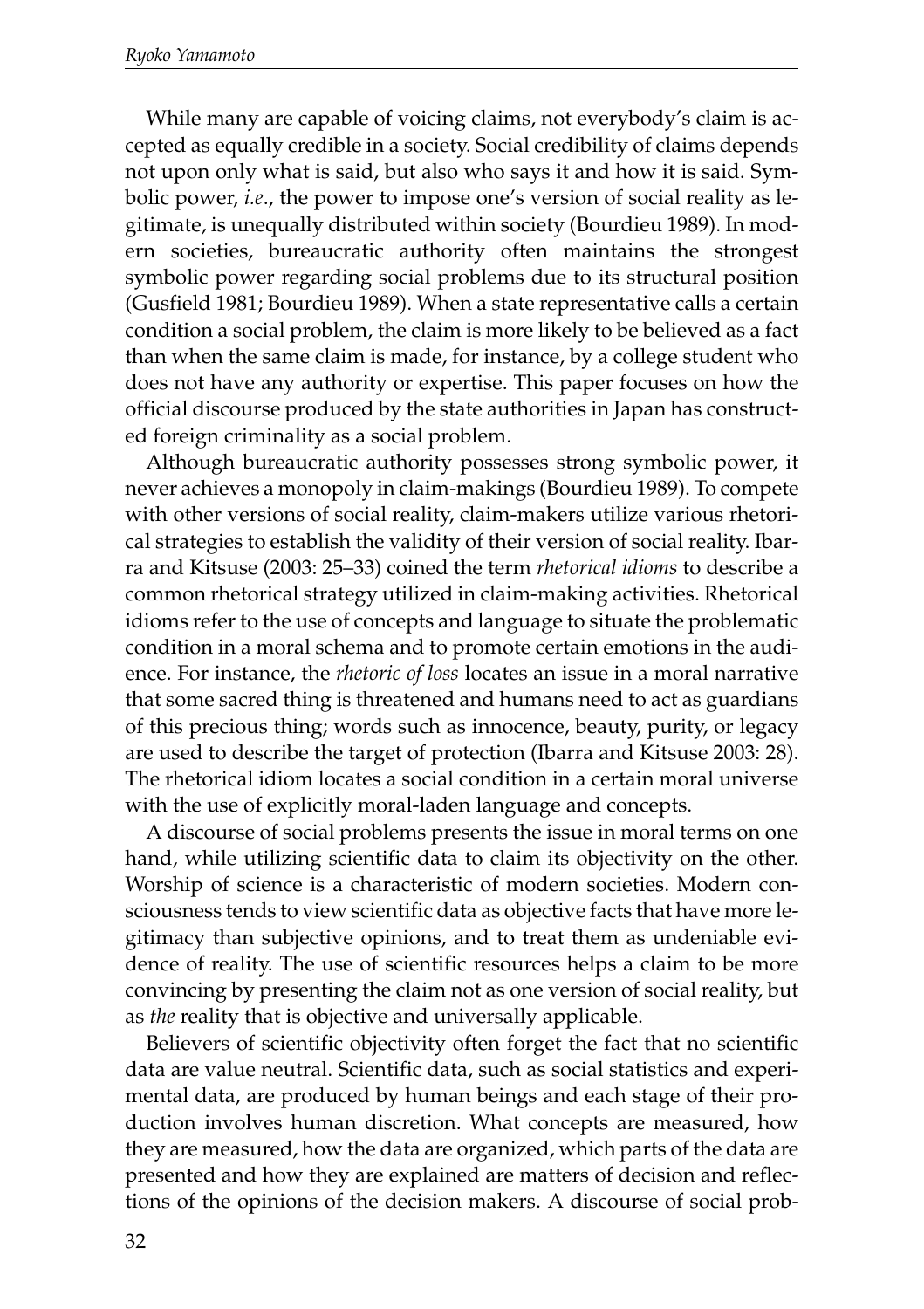lems does not present scientific data at random; claim-makers strategically select the data to convey their arguments and present them in ways that provoke certain feelings in the audience. In spite of a deliberately nonemotive, value-neutral disguise, scientific data in the discourse of social problems often serve as "a form of rhetoric which is calculated to induce belief" (Gusfield 1981: 28).

Discourses of social problems are not generated independently of contexts; they are deeply influenced by social structure and history, and in turn, shape the social world (Best 2003). Recognizing the socially embedded nature of claim-making activities, Best (2003) proposes the contextual constructionist approach, inviting analysts to examine not only how the claims are made but also what social contexts have enabled such claims to emerge and spread. Like Foucault, contextual constructionists see that no claim is free from power and positionality, yet their approach suggests that some claims are more valid than others by virtue of the fact that they are better aligned with contexts. As Edelman (1988: 6) points out, "[e]very construction of a world is a demanding activity. It can be done well or badly and be right or wrong." Although universal truth may be unattainable, the contextual constructionist approach indicates that social analysts may assess the validity of claims by examining claims against contexts, instead of falling into the pit of complete relativism and assuming that all claims are equally valid.

This paper analyzes how the official discourse has made claims about foreign criminality as an emerging social problem in Japan. It asks what is the narrative of foreign criminality, what rhetorical frameworks are utilized, and what resources are mobilized to support the claim. Secondly, it re-evaluates crime statistics that have been utilized as a scientific resource of the foreign criminality discourse and demonstrates alternative interpretations of the data. Finally, the paper discusses social conditions that are pertinent to the emergence of the foreign criminality discourse.

### DATA

In order to exemplify the official discourse of foreign criminality, this paper qualitatively analyzes Police White Papers (*Keisatsu Hakusho*) and White Papers on Crime (*Hanzai Hakusho*) between 1986 and 2002, minutes from a Tokyo Metropolitan Assembly Special Budget Committee meeting (March 14, 2002) and a National Diet Budget Committee meeting (March 8, 2002), and transcripts of a series of public speeches and press conferences by Tokyo Governor Ishihara Shintarô (April 9 – April 14, 2000).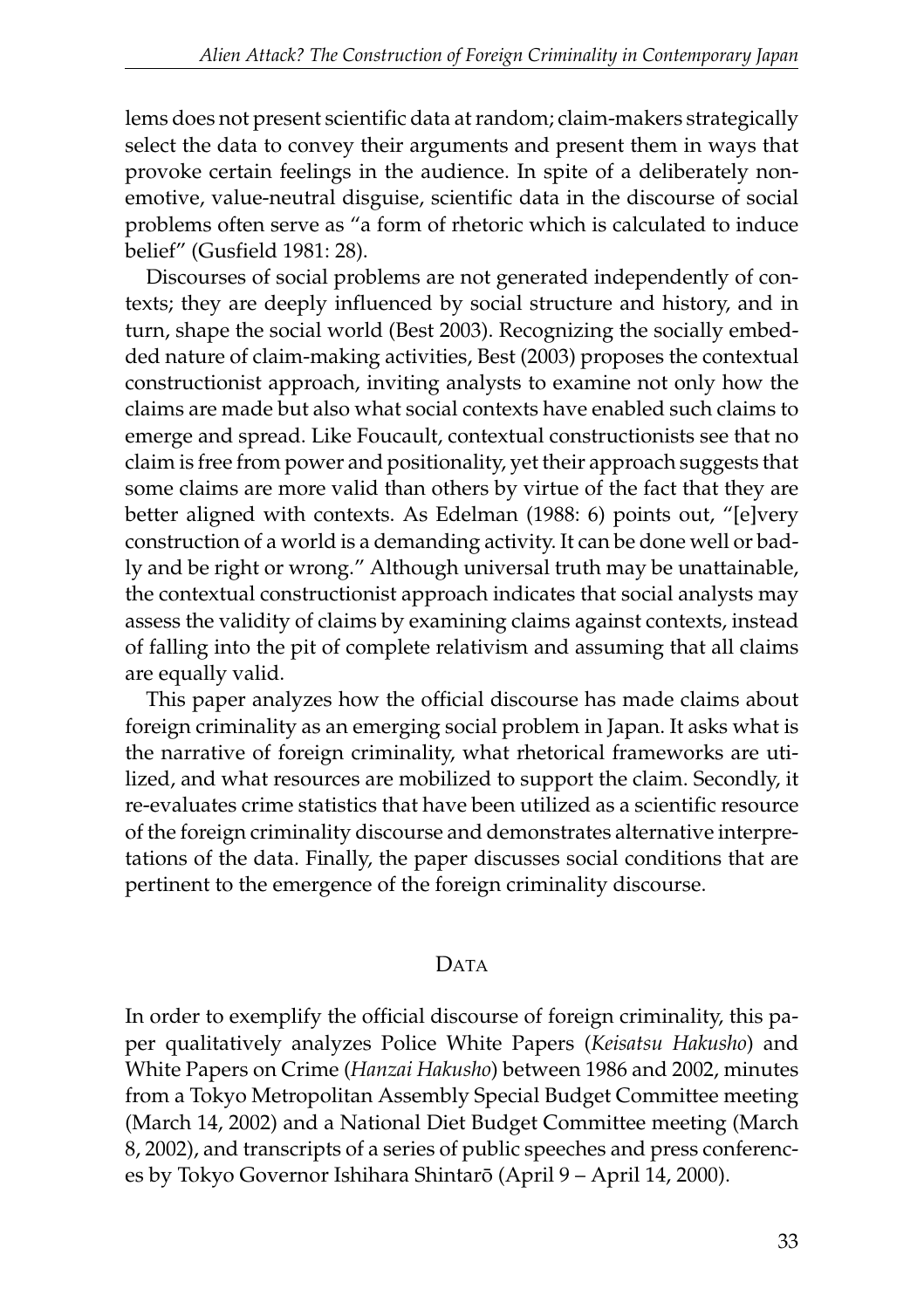In the Tokyo Metropolitan Assembly Special Budget Committee, crimes by foreign nationals were discussed in relation to a plan to build a largescale detention house. Noda Ken, the head of the Tokyo Metropolitan Police, and Ishihara Shintarô, the Governor of Tokyo, insisted that a large increase of crimes by foreigners had overpopulated detention houses in Tokyo. In the National Diet Budget Committee meeting, Sasaki Tomoko, a former prosecutor and current Diet representative, questioned Cabinet members, the Chief of the Immigration Control Bureau, and the Chief of the National Security Council on the current status of crimes in Japan. Transcripts of Ishihara's statements include his speech on April 9, 2000 concerning the Metropolitan Earthquake Drill and his comments at consecutive press conferences and interviews. Ishihara is known for his tough attitudes toward crimes by foreigners and derogatory comments concerning foreign nationals. His April 9 speech stirred the greatest controversy and forced him to follow up in consecutive press conferences. Crime statistics were obtained from the Police White Papers, White Papers on Crime, as well as the Ministry of Justice and National Police Agency websites.

### RHETORIC OF CONTROL: FOREIGNIZATION OF CRIME, NATIONALIZATION OF PUBLIC SAFETY AND IMMIGRATION AS A SECURITY ISSUE

The official discourse of foreign criminality presents crimes by foreigners as a clear and immediate danger to Japanese communities. The dramatic increase of crimes by foreigners is emphasized and the brutality of crimes is explained as the result of cultural differences. While criminality is associated with foreignness, public safety is portrayed as a traditional characteristic of Japanese communities. Japanese people are presented as fearful and vulnerable victims of unpredictable foreign offenders. With the dichotomized picture of predator foreigners and Japanese prey, the foreign criminality discourse frames immigration as a national security issue, proposing a more security-oriented approach to immigration – stronger policing of undocumented migrants, stricter border control, and closer surveillance of foreign national residents – as measures of crime prevention.

## *Making Crimes Foreign*

The official discourse associates crimes and foreign nationals in two forms. First, the discourse highlights the high volume of crimes by foreign nationals, holding them responsible for the worsening public safety in Japan. Second, criminal acts by foreign nationals are described in terms of their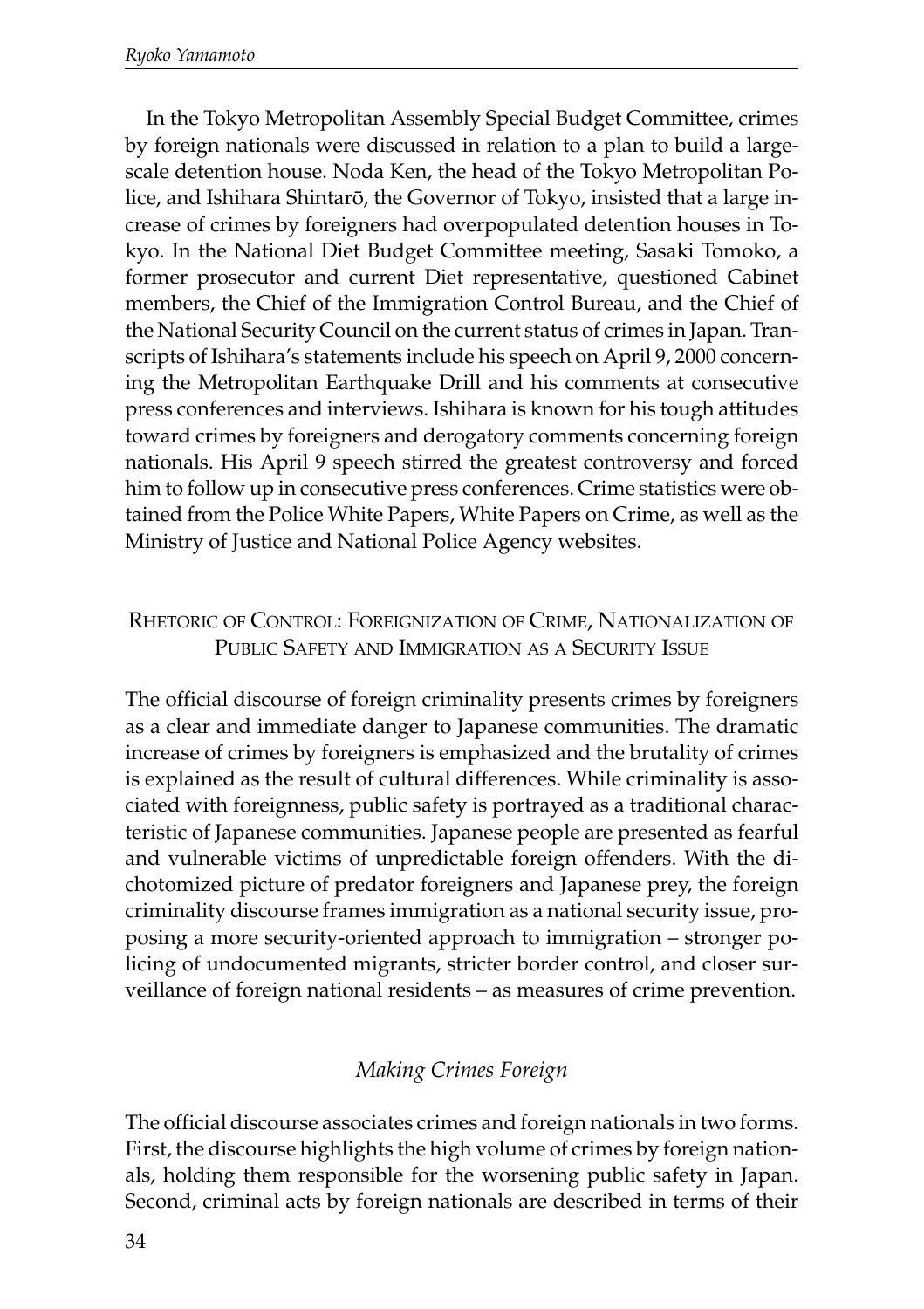culture; the discourse portrays foreign offenders as malicious criminals and explains that it is because they came from a country where such viciousness is a norm. Foreign offenders are also characterized as organized criminals who collectively commit crimes with rational calculation. The core of the claim is that the crime problem in Japan has worsened not only in terms of quantity but also in quality because foreign offenders commit crimes that Japanese offenders would not dare to commit. Foreign offenders, according to this discourse, are too tough to be deterred by Japanesestyle policing and punishment.

At the National Diet Budget Committee Meeting, Murai Hitoshi, the Chief of the National Security Council, described a rapid increase in the number of reported penal-code offenses as "a very serious condition," and explained that crimes by *rainichi* foreigners contributed to it as "a shadowy part of the internationalization of Japan" (Kokuritsu Kokkai Toshokan 2002).<sup>4</sup> Drawing from crime statistics, Murai characterized crimes by foreigners with such words as *kyôakuka* [felonizing / becoming vicious]<sup>5</sup> and *kakusanka* [geographical expansion].

Tokyo Governor Ishihara Shintarô has more bluntly blamed foreign nationals for worsening crimes in Tokyo. Prior to the Tokyo Metropolitan Earthquake Drill, Ishihara made a speech to the members of the Self-Defense Forces:

Looking at Tokyo today, many *sangokujin* (people from the third country), or foreign nationals who entered this country illegally, are repeating very vicious crimes. The forms of crimes in Tokyo are not the same as they used to be. Thus, if a very large disaster were to occur, even a big, big riot is possible. This is the current condition. Even our police force is insufficient in responding to such a situation. Therefore, when it happens, I would like to ask you to take action, not only for emergency cases, but also for the maintenance of public order as a top priority. (*Mainichi Shinbun* 2000, Internet)6

<sup>&</sup>lt;sup>4</sup> Diet Minutes were obtained from the Diet minutes database owned by the National Diet Library (Kokuritsu Kokkai Toshokan). Kokuritsu Kokkai Toshokan is abbreviated to be KKT hereafter.

<sup>5</sup> The Japanese word *kyôaku* has a double meaning. In layperson's terms, *kyôaku* means atrocious or vicious. As a technical term, *kyôaku* means felonious in relation to four felonies; murder, robbery, arson and rape*. Kyôakuka* (*ka* means "becoming") therefore could mean either "crimes becoming more atrocious" or "the number/proportion of felonies is increasing." In the official discourse, *kyôakuka* was used to mean formally the latter, but implicitly suggesting the former, and sometimes the distinction is not clear.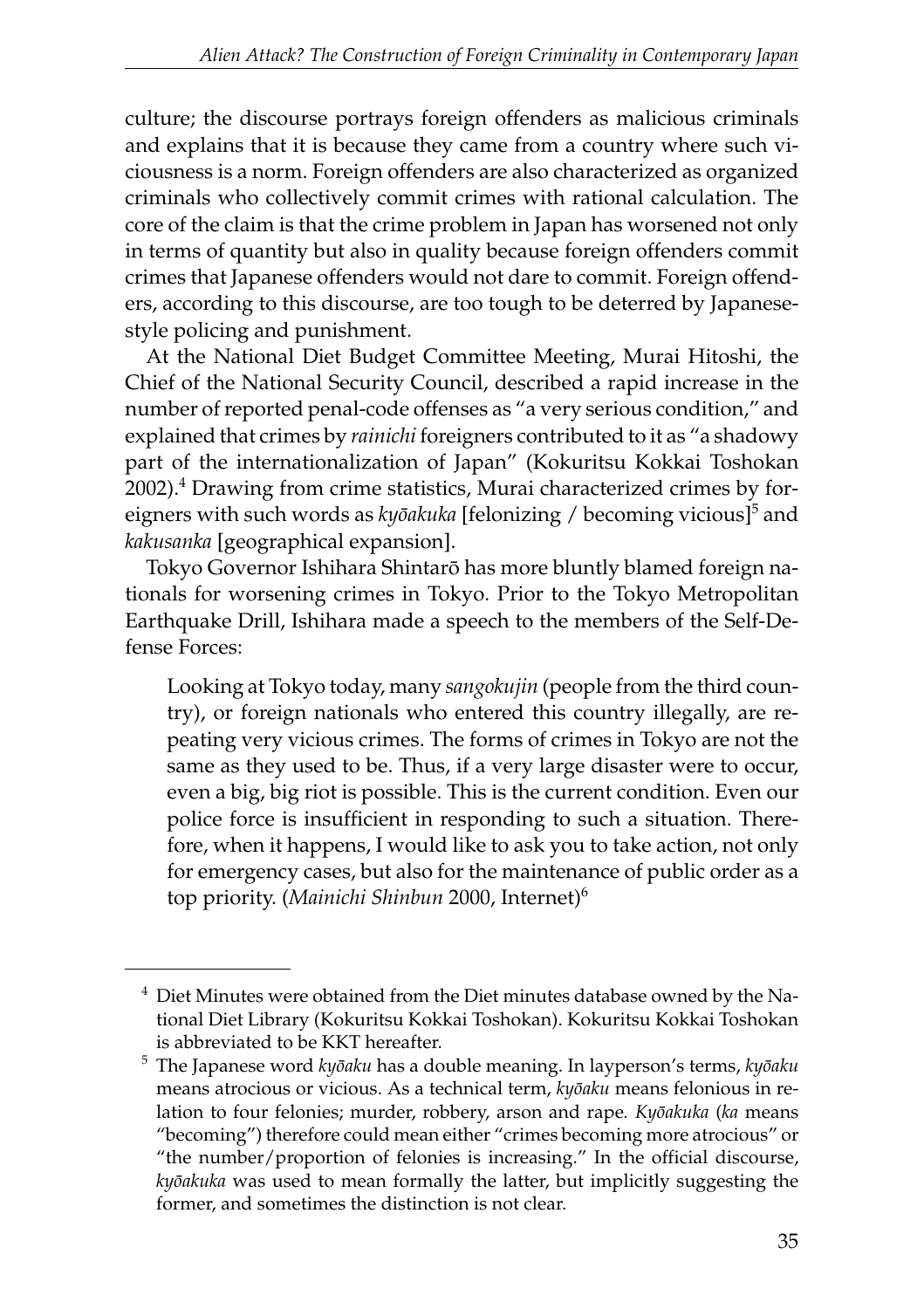Ishihara's speech sparked a national controversy, attracting substantive criticism as well as sympathy. $^7$  Later Ishihara defended this comment by arguing that foreign nationals who were smuggled into Japan were responsible for felonies in Tokyo: "Crimes in Tokyo are increasingly felonious (*kyôakuka ga susunde iru*)," Ishihara commented, "Look who the offenders are. They are all *sangokujin*, that is, foreign nationals who illegally entered Japan and are staying here" (*Mainichi Shinbun* 2000, Internet).8

The foreign criminality discourse portrays foreign offenders as trained, calculating and organized crime professionals, rather than spontaneous offenders who commit a crime on the impulse of the moment, or disparate offenders who engage in a criminal act out of economic necessity. Murai stated that a high level of organization (*soshikika*), meaning affiliation with Japanese mobsters (*bôryokudan*) and formation of criminal organizations among themselves, are characteristic of crimes by *rainichi* foreigners (KKT 2002). The high levels of organization imply that foreign offenders are professional criminals who commit crimes as a business, confirming the image of foreign predators who feed upon innocent Japanese victims.

Foreign national offenders are also described as especially vicious criminals who go beyond Japanese people's imagination. Ishihara claimed that even Japanese *yakuza* fear the areas where foreign nationals were prominent. At a press conference, Ishihara described the peculiarity of foreign offenders as follows:

Let me tell you, for instance, a usual Japanese thief would count on his or her craftiness [to break in] to a jewelry store, to unlock and enter, but they [foreign offenders] bring in a construction vehicle, dig a hole in the wall and steal everything and […] take [the jewelry] to Hong Kong and put it on the Hong Kong route. […] These are the facts. (*Mainichi Shinbun* 2000, Internet)<sup>9</sup>

<sup>6</sup> This speech was made at a Self-Defense Forces (SDF) Memorial on April 9, 2000, addressed to members of the SDF who were scheduled to participate in the earthquake drill in Tokyo.

<sup>7</sup> Criticism are targeted at 1) his use of the word *sangokujin*, a derogatory expression referring to post-colonial Koreans, Chinese and Taiwanese, and 2) the promotion of the criminal image of foreign national residents. Sympathizers view crimes by foreigners in Tokyo as a pressing issue and support Ishihara for his determination to counter them. According to *Mainichi Shinbun*, the Tokyo Metropolitan Government received over a thousand phone calls after this comment was reported and about 60% of callers were favorable to Ishihara (*Mai-*

*nichi Shinbun* 13/04/2000). 8 A comment in an interview at Aogashima village on April 10, 2000.

<sup>9</sup> A comment at a press conference on April 12, 2000.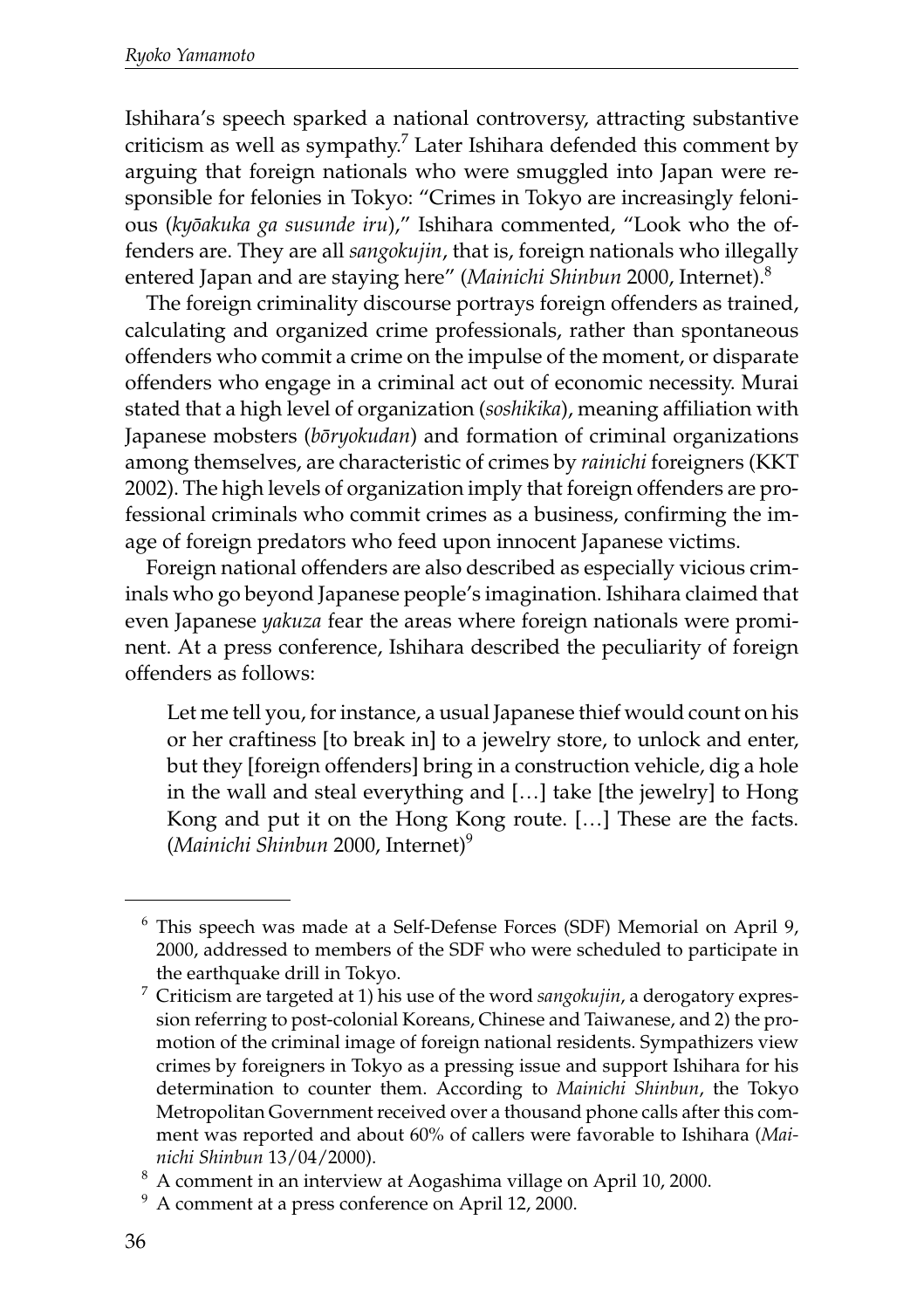The foreign criminality discourse describes foreign offenders as being too tough to be intimidated by the lenient Japanese penal system where the police are reluctant to use their firearms and prisoners get humane treatment. The 2003 Police White Paper lists indirect quotes of Chinese suspects during interrogations, suggesting that lenient policing attracts foreign criminals to Japan; "I'd rather go to the United States, but [in the United States] there would be a risk of being shot by the police and their punishment would be more severe"; "The Japanese police never beat up [offenders]. Even though I was unfortunate and got arrested, if I maintained my silence, the worst I would get would be deportation. I am afraid of being captured, but I am not afraid of the police"; "I can bear it because the penalty is light in Japan and only several years [of imprisonment] for larceny"; "Japanese prisons are clean and allow [prisoners] to watch TV. It is said that [a life in a Japanese prison] is easier than life in China" (Keisatsuchô 2003: 17).

Politicians' comments repeat this view. Ishihara insisted that foreign offenders did not fear Japanese police officers because they rarely used guns (Tôkyô Togikai 2002). Similarly, Sasaki argued that Japanese correction facilities were so comfortable for foreign offenders who were used to lower living standards in their home countries that imprisonment in Japan would be neither a deterrent nor punishment to foreign offenders:

Another concern is that Japanese prisons treat prisoners very nicely. When I escorted a Chinese judge to the Fuchû prison, [the judge] told me that s/he would want to stay at such a nice facility. On average, they [the prisoners] receive about 4,000 yen a month as payment for their labor, which accumulates to 50,000 yen a year. If they stay for four years, [the savings] would be 200,000 yen. I often heard from Chinese offenders that they would not mind being caught because they would be able to bring back a large amount of money. I think this is a big problem. (KKT 2002)

Among all foreign nationals, overstays and entrants without inspection (EWIs) are most closely associated with criminality. The 1999 Police White Paper states that many undocumented foreigners "became engaged in criminal activities as a more efficient method of earning profits than illegal employment," to conclude that "the existence of a large number of illegal residents has become a hotbed for crimes by *rainichi* foreigners" (Keisatsuchô 1999: 17).

The narrative of foreign criminality describes visa violation as a step toward more serious crimes such as burglary, larceny, or murder. The combination of the acute need for money due to the debt they owe to traffickers and the difficulty in finding regular employment due to their illegal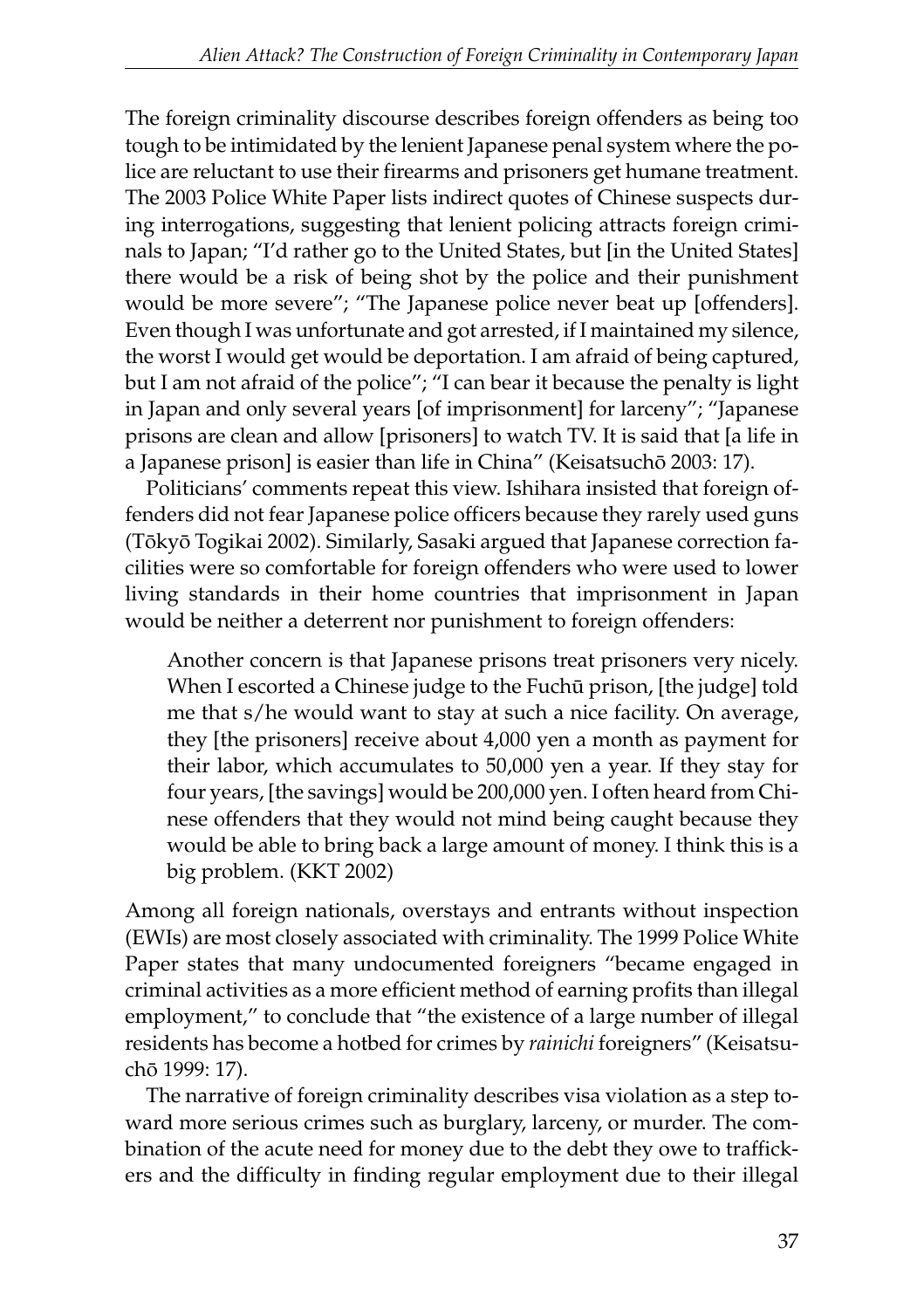status leads them to criminal activities. Ishihara explained the relationship between undocumented migration and crimes as follows:

It is clear that there are people who did not go through the official channels [to enter Japan], for instance, who were illegally smuggled in by the Snakeheads, the infamous Chinese syndicate. Because they are illegal entrants, they do not have a passport. As a result, they cannot work a regular job and become a crime factor. (Tôkyô Togikai 2002)

### *Nationalizing Public Safety*

While associating crimes with foreignness, the foreign criminality discourse ties Japaneseness with innocence and safety, emphasizing the safeness of "pre-foreigner" Japanese communities. This "foreign predator and Japanese prey" dichotomization constitutes the core cognitive scheme of the official discourse of foreign criminality.

As the popular saying "water and safety are free in Japan" indicates, there has been a widespread belief among Japanese that Japan is a safe country compared to the rest of the world. A subtitle for the Action Plan for the Realization of a Crime Resilient Society, proposed by the Conference of Cabinet Members against Crimes (Hanzai Taisaku Kakuryô Kaigi), was "Aiming at Revival of Japan as the Safest Country in the World" (Hanzai Taisaku Kakuryô Kaigi 2003, Internet). Questioned about the increase of crimes in contemporary Japan, Prime Minister Koizumi Jun'ichirô said that he was committed to reviving the belief that "Japan is indeed the safest country in the world" (KKT 2002). The foreign criminality discourse suggests that this treasured Japanese tradition is in crisis due to the increase of foreign nationals who do not follow Japanese customs. Yabe Hajime, a member of the Tokyo Metropolitan Assembly, argued that the Japanese legal system is too lenient to counter foreign offenders. According to Yabe, the Japanese system was created based on an assumption that human nature was good, which is not applicable for foreign nationals who come from different cultural backgrounds:

The nation of Japan […] used to be a nation where each household rarely locked the door and just used a wall of sliding wooden storm doors. … [A]ll systems in Japan were founded upon an assumption that human nature is fundamentally good. In such an environment, internationalization rapidly proceeded and those who do not have such rules at all [came to Japan]. Especially the Chinese people, whom the Governor often refers to, would risk their lives to accomplish their tasks. Unless we resolve the gap between this reality and the domestic condition of Japan, there will not be any real solution, and crimes will keep increasing. (Tôkyô Togikai 2002)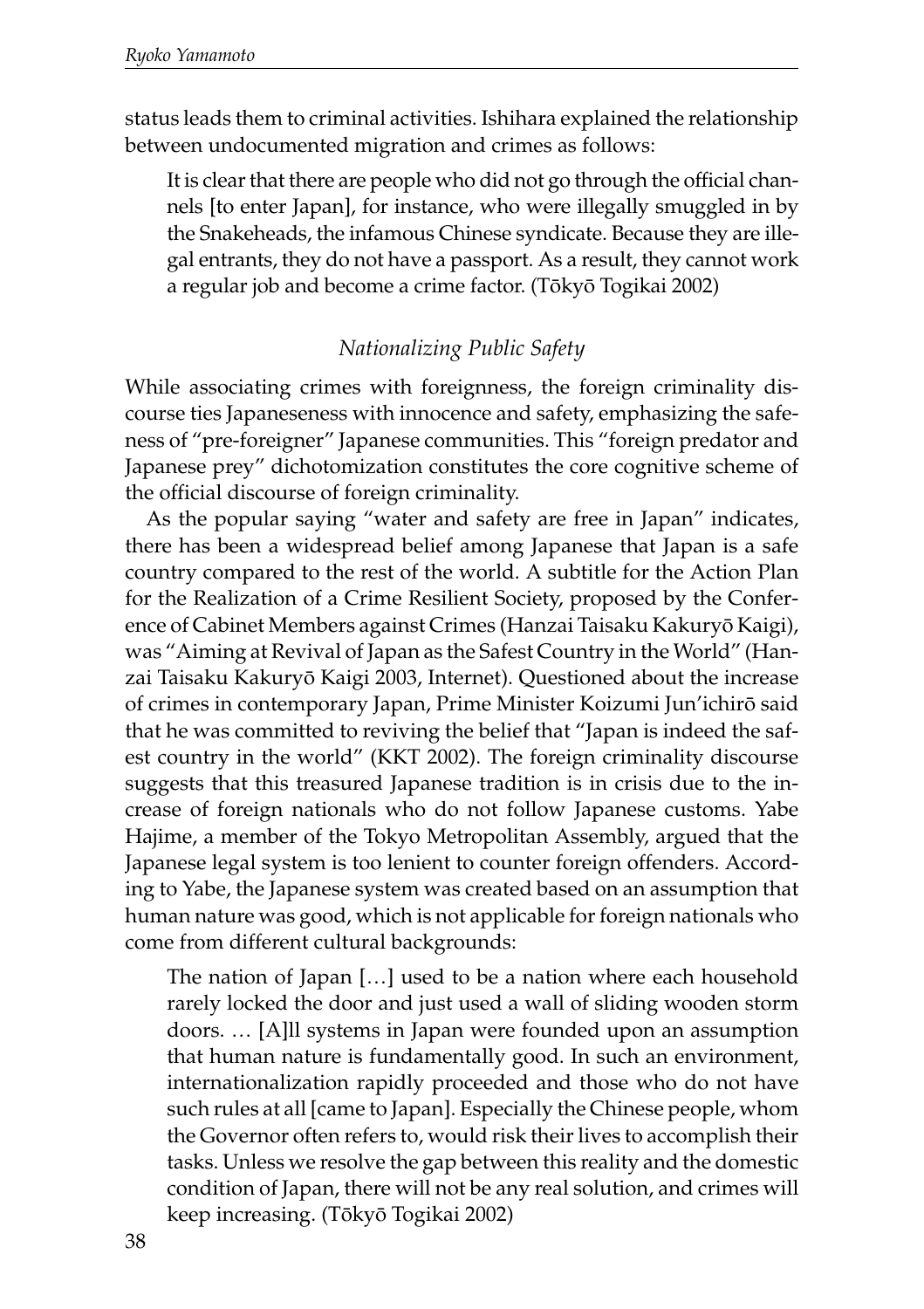The foreign criminality discourse presents foreign nationals as predators who destroy the legendary level of safety in Japan. Crimes by foreigners are equated with an attack on the nation by a foreign force and the control of foreign offenders is portrayed as a defense of the nation. This quasi-war rhetoric dichotomizes foreign nationals and Japanese nationals, claiming that the welfare of these two groups is mutually incompatible. Sassa Atsuyuki, the former Chief of the Cabinet Security Office, commented: "Japanese nationals have a priority in terms of receiving the protection of human rights by the Constitution. When over 80% of the victims [of crimes by foreigners] are Japanese nationals, rights of foreign criminals have to be a secondary issue" (Sassa and Sasaki 2002: 275).

This framework consists of what Ibarra and Kitsuse (2003: 32–33) call the *rhetoric of calamity*. This rhetorical idiom presents a social phenomenon as a crisis, justifying inattentiveness to other problems that might be caused by their remedial action. The rhetoric of calamity overrules criticisms from others by saying "now is not the time for sorting out ethical grounds: there will be time enough later for 'mere' talk; now is the time for action" (Ibarra and Kitsuse 2003: 33).

The foreign criminality discourse presents crimes by foreigners as a crisis, and in turn, makes the importance of rights and welfare of foreign nationals a secondary issue. Being challenged on his insensitivity to the human rights of foreign nationals at the press conference, Tokyo Governor Ishihara responded,

more and more dangerous drugs were spread by the very hands of the "*sangokujin*" or foreign nationals in Japan. It is your kids who are spoiled [by them]. How could I ignore them?10 (*Mainichi Shinbun* 2000, Internet).

Similarly, Sasaki emphasized the peacefulness of Japan and its crisis as she made a comment to promote stricter immigration control; "My concern is that this peaceful nation of Japan, this peaceful nation should never be a prey of other nations, and I contend that it is a responsibility of politics to prevent that from happening"(KKT 2002).

## *Immigration as a Security Issue*

The foreign criminality discourse emphasizes immigration control as a key to protect innocent Japanese from predatory foreigners. This rhetoric directly associates immigration with national security and public safety, while presenting strict border control and crackdowns on undocumented

<sup>&</sup>lt;sup>10</sup> A comment at a press conference on April 12, 2000.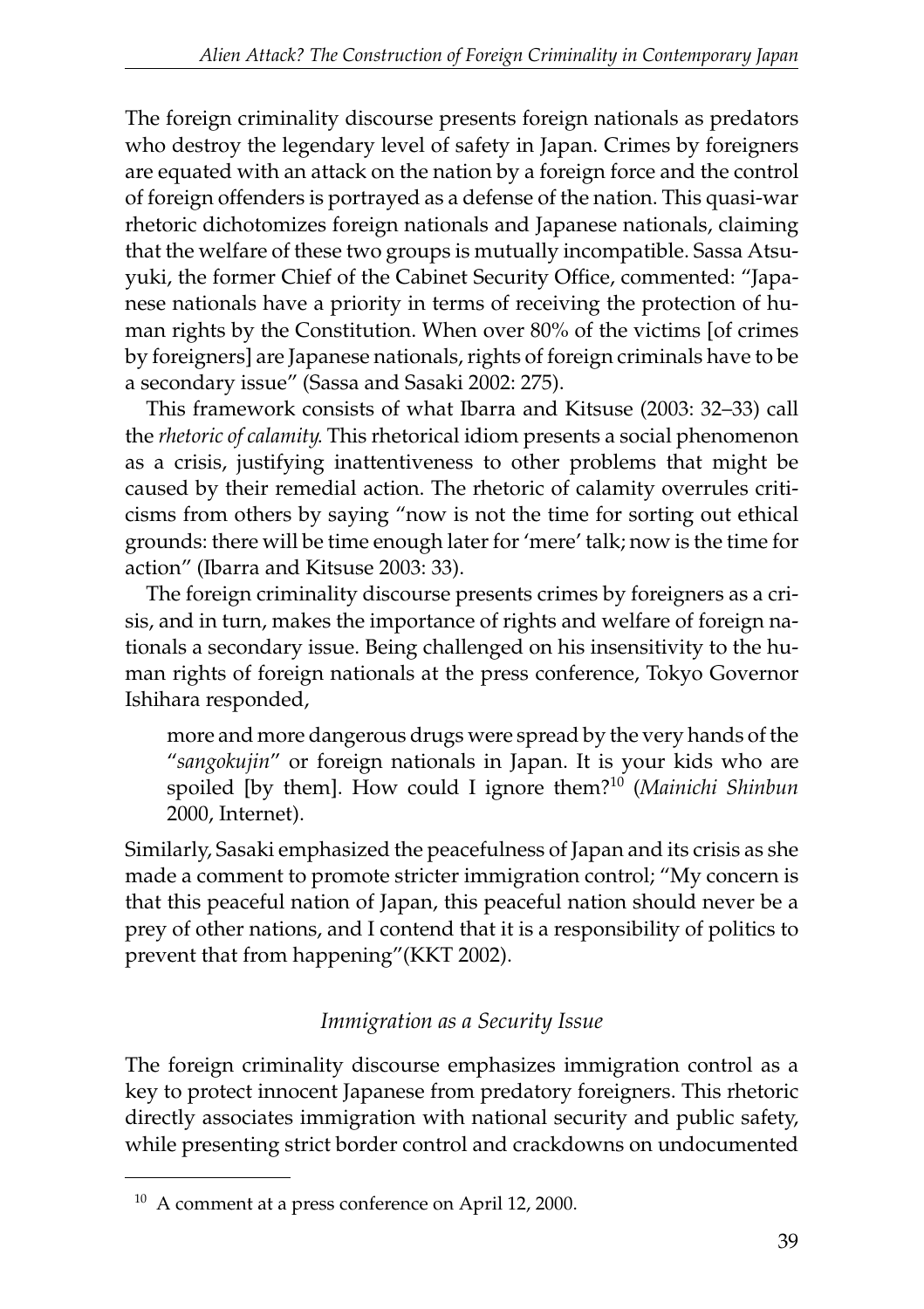foreign residents as measures to prevent more serious crimes. Claim-makers urge the Japanese government to strengthen enforcement against foreign nationals to match an international standard of maliciousness and slyness that goes well beyond Japanese common sense.

This perspective portrays the goal of the immigration administration to be effective policing of foreign nationals. Ishihara, a major protagonist of the foreign criminality discourse, has been claiming that the immigration administration should belong to the National Police Agency instead of the Ministry of Justice. Sasaki argued that the best practice to protect public safety in Japan is "not to let criminal groups enter Japan, to block drugs at the shore for sure, and to stop those who come [to Japan] with an intention of undocumented employment" (KKT 2002). Concerns for welfare and rights of foreign national residents become subordinate to a greater mission of the protection of Japanese safety.

The foreign criminality discourse presents a violation of Immigration Laws as a stepping stone to more serious crimes such as burglary, drug offenses and murder. In this framework, visa violation is not a victimless crime anymore, but a sign of yet-to-be-committed felonious offenses. Intensive interrogation of foreign nationals and severe punishment for visa violations are not a disproportional reaction to petty law violations but are the reasonable and justifiable response to emerging felons. Since visa status is not readily visible, visible presentation of foreignness in appearance and language become a clue to criminality:

When I talk to common people, [they say that] when they go to, for instance, Kabukichô in Shinjuku, Chinese and Korean languages fly back and forth, and now it feels scary for Japanese walking around the area since it feels as if this place did not belong to Japan. Why don't the police and the Immigration Control Bureau control these people in advance? For instance, they might not have a passport. Their passport might be a fake. In many cases, their visa status might be expired or they might be already overstaying because they were short-term visitors. It has been suggested that we might, to some extent, be able to prevent crimes if we inspect these people and deport them in advance. (KKT 2002, Sasaki Tomoko)

While the foreign criminality discourse often argues that they distinguish "good foreigners," i.e., foreign national residents with legal status, and "bad foreigners," i.e., foreigners without a proper visa, a comment like the above assumes indicators of foreignness – speaking Chinese and Korean – are direct indicators of their criminality. What Sasaki is suggesting in this comment is not the control of undocumented residents, but the surveillance of everyone who is visibly foreign.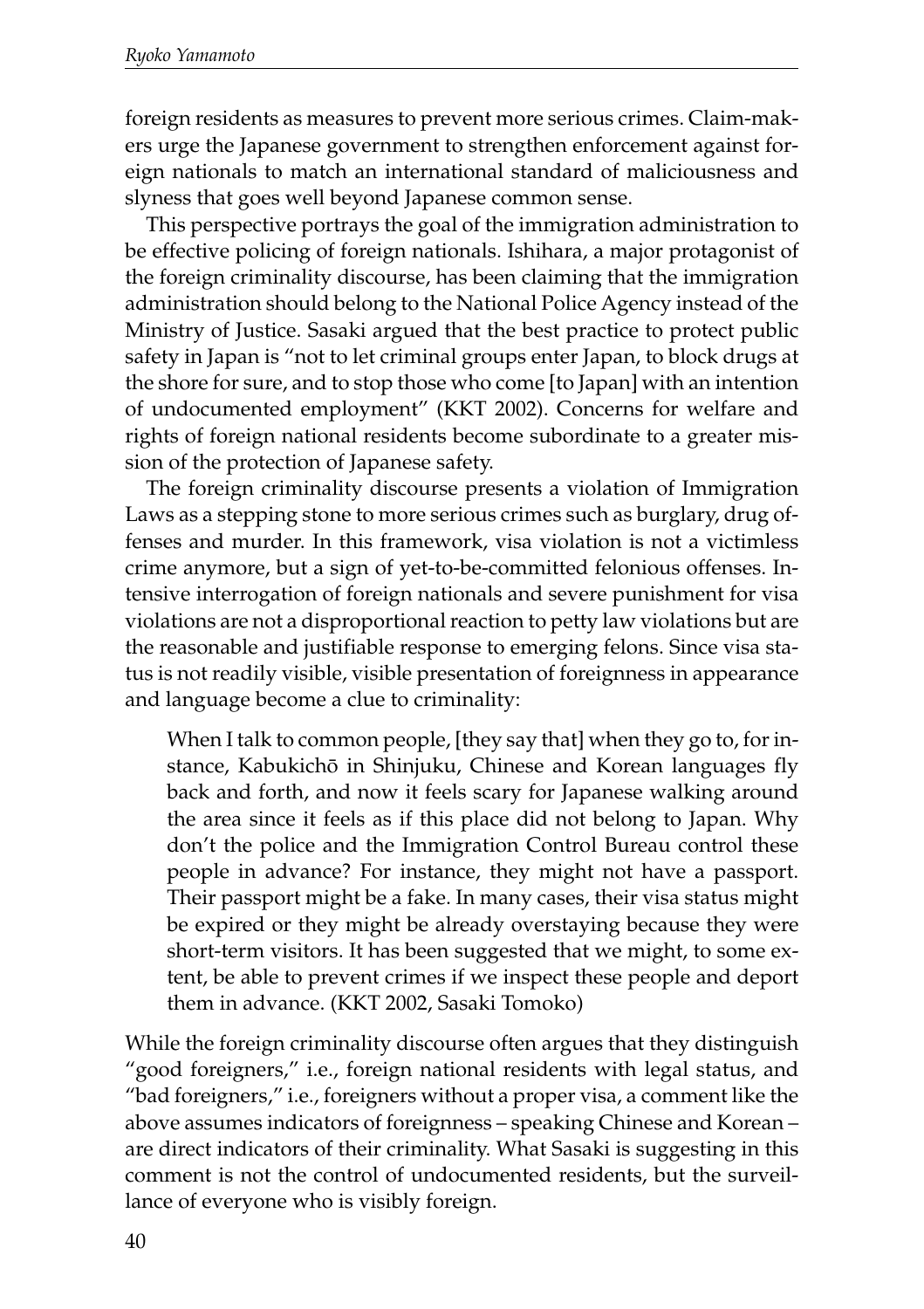ARE FOREIGNERS REALLY DANGEROUS?: RE-EVALUATION OF SCIENTIFIC RESOURCES IN THE FOREIGN CRIMINALITY DISCOURSE

In the foreign criminality discourse, statistics are frequently utilized to illustrate the magnitude of the problem. Claim-makers provide statistical figures such as frequencies of crimes by *rainichi* foreign nationals and crime per capita among *rainichi* foreign nationals as scientific evidence of their claims.

This paper re-evaluates key statistical evidence in the foreign criminality discourse to conclude that there is ample room for alternative interpretations in these statistics. My proposition is that the presentation of crime statistics in the foreign criminality discourse is effective rhetoric to mobilize the feeling of crisis in the audience, but lacks logical efficacy and distorts what the data suggest. The following section substantiates this argument.

*Increase of Crimes by* Rainichi *Foreigners*

The Police White Papers have been emphasizing the threat of foreign criminality by referring to the dramatic increase of crimes committed by foreign offenders in the past ten years. For instance, the 2000 Police White Paper reports:

As for penal-code offense arrests (*keihôhan kenkyo*) of *rainichi* foreign nationals, there were 867 cases and 782 offenders in 1980 when we started producing the statistics [on this population]. In 1999, there were 25,135 cases and 5,963 offenders. The number of cases increased 29-fold and the number of offenders 7.6-fold since 1980. (Keisatsuchô 2000)

At a glance, the sharp increase in the number of penal-code offenses by *rainichi* foreign nationals seems to be undeniable evidence of a crisis. The number of penal code offenses committed by *rainichi* foreign nationals has increased from 1,725 to 24,258 between 1985 and 2002 (Tab. 1). However, it is important to note that the numbers of foreign national visitors and residents have also increased dramatically during this period. Between 1985 and 2002, the number of foreign national entrants increased from 1,987,905 to 4,646,240. The high correlation between the number of first time entrants and the numbers of *rainichi* penal-code offenses and offenders (for the number of offenses,  $r = .908$ ,  $p = .000$ ; for the number of offenders,  $r =$ .911, *p* = .000) indicates that the increase of crimes by *rainichi* foreign nationals coincides with the increase in the number of foreign nationals coming to Japan.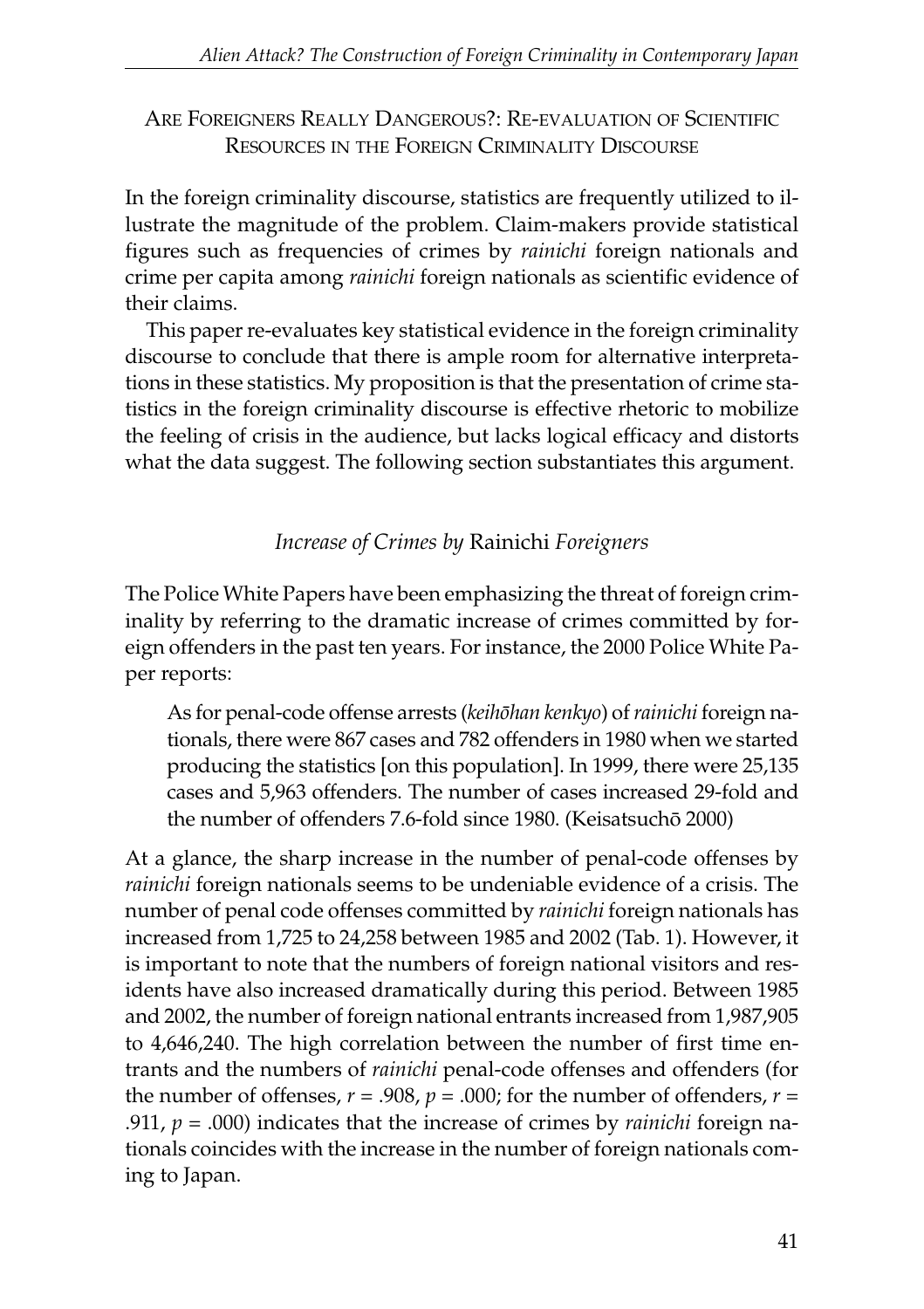The foreign criminality discourse argues that foreigners are committing more and more crimes, therefore, the increase of foreign population poses a crime threat to Japanese society. The order of causation is mistaken in this argument. If the size of any subgroup of population grows, it is natural that the number of crimes committed by this group increases. If the number of crimes by foreign nationals has increased because the number of foreigners who visit or reside in Japan has grown, it does not mean that foreign nationals are more dangerous than Japanese. If we were to evaluate crime statistics without taking the population size into account, we could argue that Japanese nationals, who constitute 90% of penal-code offenders in Japan, are the biggest crime threat to Japanese society. Such an argument, of course, would be pointless.

*Table 1:* **The Number of First Time Entrants, Penal-Code Offenses by** *Rainichi* **Foreign Nationals (Arrested), and** *Rainichi* **Foreign National Penal-Code Offenders (Arrested), 1985–2002**

| Year | (a) Number of First  |                     | (b) Number of Rainichi (c) Number of Rainichi |
|------|----------------------|---------------------|-----------------------------------------------|
|      | <b>Time Entrants</b> | Penal-code Offenses | Penal-code Offenders                          |
|      |                      | (Arrested)          | (Arrested)                                    |
| 1985 | 1,987,905            | 1,725               | 1,370                                         |
| 1986 | 1,710,450            | 2,537               | 1,626                                         |
| 1987 | 1,787,074            | 2,567               | 1,871                                         |
| 1988 | 1,960,320            | 3,906               | 3,020                                         |
| 1989 | 2,455,776            | 3,572               | 2,989                                         |
| 1990 | 2,927,578            | 4,064               | 2,978                                         |
| 1991 | 3,237,874            | 6,990               | 4,813                                         |
| 1992 | 3,251,753            | 7,457               | 5,961                                         |
| 1993 | 3,040,719            | 12,771              | 7,276                                         |
| 1994 | 3,091,581            | 13,321              | 6,989                                         |
| 1995 | 2,934,428            | 17,213              | 6,527                                         |
| 1996 | 3,410,026            | 19,513              | 6,026                                         |
| 1997 | 3,809,679            | 21,670              | 5,435                                         |
| 1998 | 3,667,813            | 21,689              | 5,382                                         |
| 1999 | 3,959,621            | 25,135              | 5,963                                         |
| 2000 | 4,256,403            | 22,947              | 6,329                                         |
| 2001 | 4,229,257            | 18,199              | 7,168                                         |
| 2002 | 4,646,240            | 24,258              | 7,690                                         |

Source: (a) – Hômushô 2004, Internet, (b) and (c) – Keisatsuchô 2003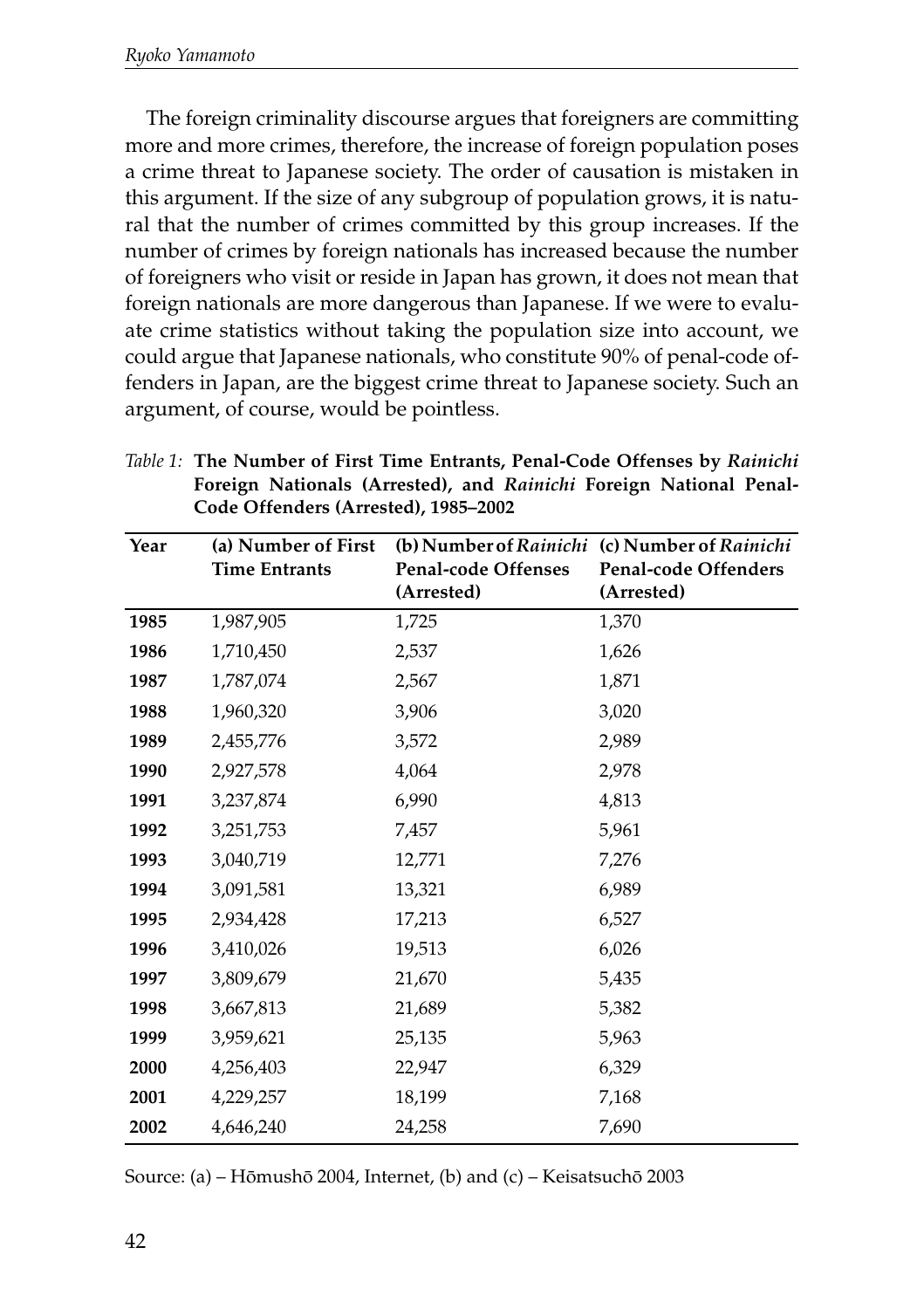Furthermore, a close observer may notice that the changes in the number of *rainichi* foreign national offenders in the past seventeen years show a quite different pattern from the changes in the number of foreign offenders (Fig. 1). While the number of penal-code offenses by *rainichi* offenders show mostly consistent growth until 1999, the number of *rainichi* foreign national offenders has fluctuated between five thousand and eight thousand since 1992. This discrepancy indicates that the growth of offenses by *rainichi* foreign nationals is not due to the increasing number of offenders but due to the increase in the number of cases each offender is charged with.

#### **Figure 1: The Number of Penal-Code Offenses by** *Rainichi* **Foreign Nationals (Arrested) and the Number of** *Rainichi* **Foreign National Penal-Code Offenders (Arrested), 1985–2002**



Source: Keisatsuchô 2003

## *Absolute Volume of Crimes by* Rainichi *Foreigners*

While the foreign criminality discourse gives foreign offenders credit for the deterioration of public safety in Japan, the official statistics show that the proportion of foreign offenders has been small; During the period from 1993 to 2003, the proportion of *rainichi* foreign offenders in penal-code offenders varied between 1.7% and 2.4% (Keisatsuchô 2004, Internet). Due to a large number of multiple offenses, the representation of *rainichi* foreign nationals is higher in the number of penal-code offenses as opposed to offenders; the proportion of offenses ranges between 1.7% and 4.2% during the same period. This 1.7% to 4.2%, however, includes offenses that involved collaboration with Japanese offenders. While the foreign criminality discourse holds foreign offenders mainly responsible for crime prob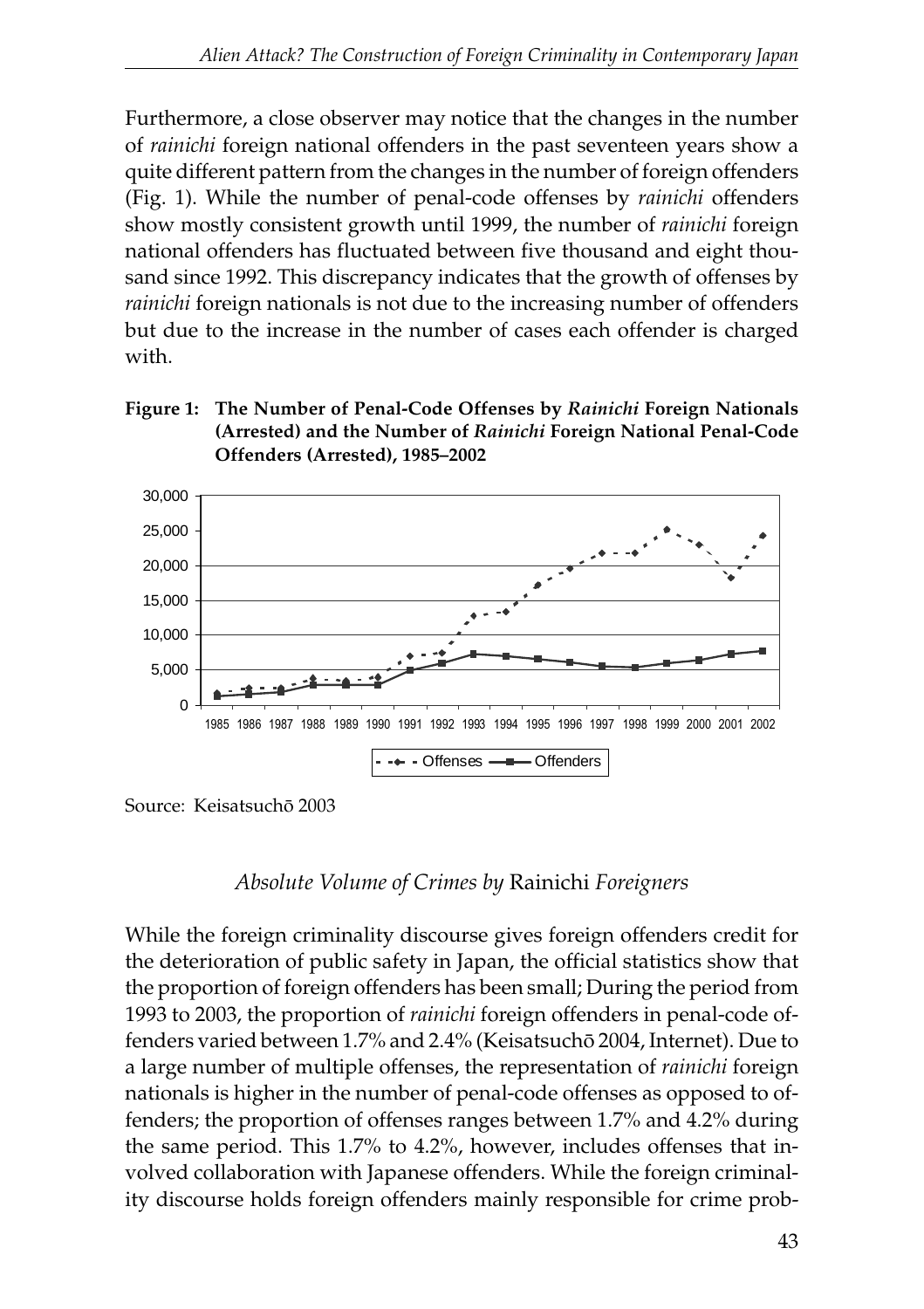lems, the NPA statistics indicate that *rainichi* foreign offenders and their offenses are only a small part of the problem.

### *Crimes per Capita among* Rainichi *Foreigners*

In addition to the absolute number of crimes, the foreign criminality discourse utilizes the larger number of crimes per capita among foreign nationals as evidence of foreign criminality. During the period between 1994 and 1998, the Police White Paper had a section titled "*Rainichi* foreign nationals are disproportionately high among the arrested offenders." The 1998 Police White Paper reports that "the proportion of *rainichi* foreign nationals in the total Japanese population (14 years old and above) was approximately 1.0%, but the proportion of *rainichi* offenders among penalcode offenders was 1.7% in 1997", therefore, this population "deserves attention as a public safety problem delivered by internationalization" (Keisatsuchô 1998: 258). Although the NPA has stopped reporting this number in the Police White Paper, this logic continues to be employed by protagonists of the foreign criminality discourse. Defending Ishihara's *sangokujin* comment in April 2000, Kin Birei, headmaster of a Japanese language school, was quoted as saying: "Including those who live honestly, the proportion of foreign nationals in this country is 1.2%, but in Tokyo, 11% of felonious offenders are foreign nationals. For those who argue that this is not a large number, I must wonder whom they are trying to cover up" (Asahi *Shinbun* 24/04/2000).

The calculation of crimes per capita in the Police White Papers, *i.e.*, the comparison between the proportion of foreign national residents in the population and the proportion of *rainichi* penal-code offenders, contains a critical logical inconsistency. *Rainichi* foreign offenders in the crime statistics include not only foreign national offenders who are registered foreign national residents but also those who came to Japan as short-term visitors and undocumented residents. While the *rainichi* foreign national offenders consist of foreign nationals with various visa statuses, the statistics on foreign national residents, which the Police White Papers used to compare against the proportion of *rainichi* offenders, include only registered foreign national residents, who constitute only a small portion of the total number of *rainichi* foreign nationals.

If the number of crime per capita is calculated including both registered residents and short-term visitors in the population base, the number of penal-code offenders per capita is smaller among *rainichi* foreign nationals than among Japanese nationals. In 2001, the number of penal-code offenders per 1,000 *rainichi* foreign nationals was 1.44, while there were 2.50 pe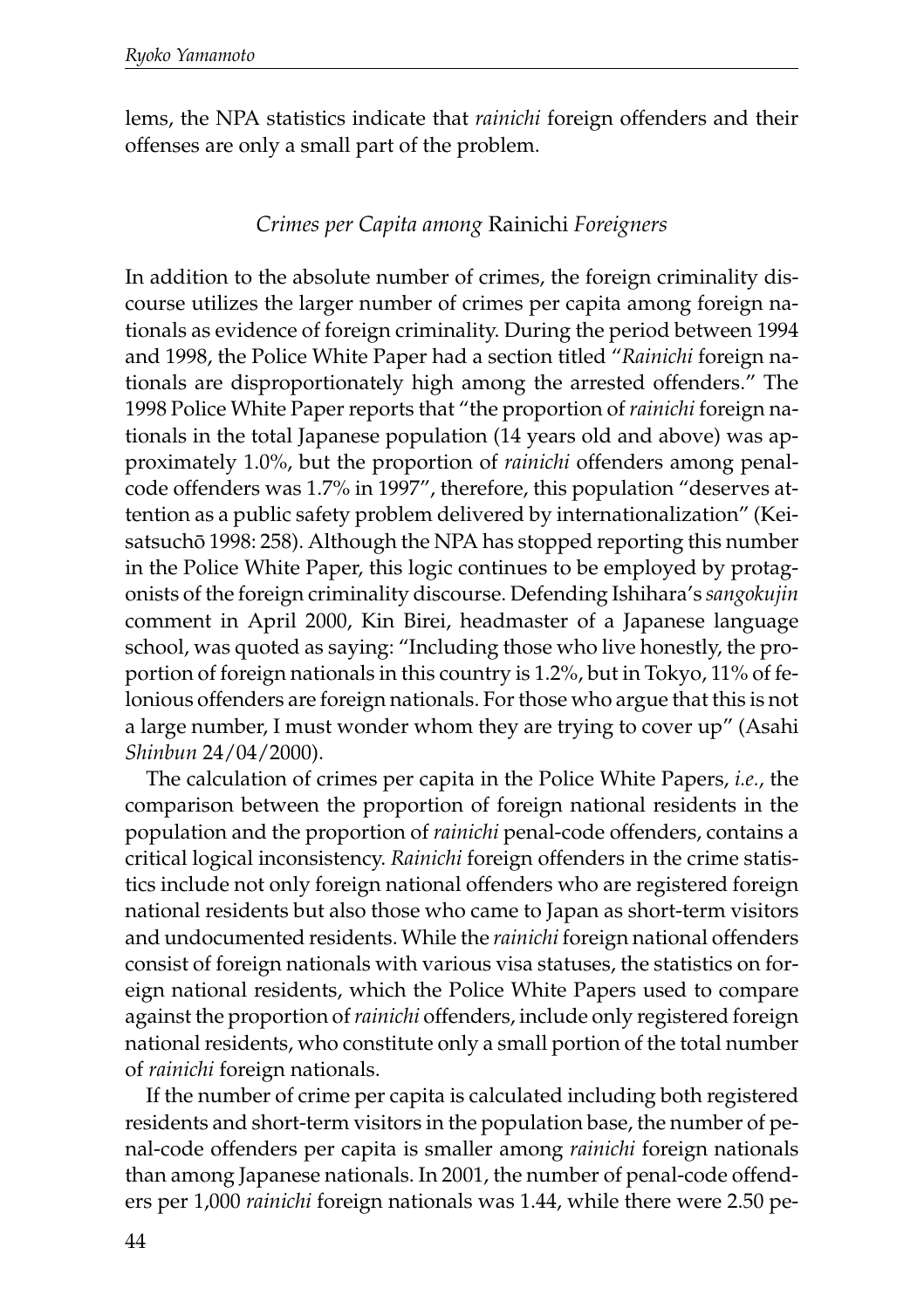nal-code offenders per 1,000 Japanese nationals. In the same year, the number of felonious offenders per capita was somewhat higher among *rainichi* foreign nationals (.08 per 1,000 among *rainichi* versus .06 per 1,000 among Japanese), while the number of violent offenders per capita (.12 per 1,000 among *rainichi* versus .39 per 1,000 among Japanese) and larceny offenders per capita (.83 per 1,000 among *rainichi* versus 1.3 per 1,000 among Japanese) was much higher among Japanese nationals.<sup>11</sup>

The crime statistics indicate that the number of crimes per capita are disproportionately high among overstays. According to the 2001 statistics, overstays were more than1.4 times as likely to be arrested for a penal-code offense than Japanese nationals: 3.55 penal-code offenders per 1,000 overstays, as opposed to 2.50 among Japanese nationals. Although this figure appears to support the foreign criminality discourse, the crime rate and unlawful immigration status may also be explained from a different perspective. As arresting a penal-code suspect on an unrelated charge for a petty crime (*bekken taiho*) is a common practice in Japanese policing, an arrest under the name of an immigration law violation buys the police time for the interrogation of other crimes. For instance, counterfeiting credit cards using a technique known as "skimming" has been reported as a crime typically committed by foreigners. Tsuda, a member of the NPA international division, reports that the police have been arresting counterfeit cardholders with a charge of immigration law violation because there was no law that prohibits the possession of a counterfeit credit card (Tsuda 2001: 104).

## *Affiliation with a Criminal Organization*

The high level of organization among foreign national offenders has been noted as an indication of professionality and maliciousness of foreign offenders. The view of foreign offenders as organized criminals enhances the threatening image of foreign predators who cunningly target vulnerable Japanese. In this argument, the co-offender rate (*kyôhan hiritsu*), i.e., the percentage of penal code offenses committed by two or more offenders, has been used as a statistical indicator of organized crimes. In 2001, the cooffender rate for crimes by *rainichi* offenders was 55.9%, substantially higher than the 18.3% rate for penal-code offenses by Japanese offenders.

 $11$  When this manuscript was reviewed, the NPA presented crime statistics broken down by visa status (Keisatsuchô 2004, Internet). According to this newly available data, short-term visitors comprise only a small proportion of penalcode offenders. Further analysis of crime rates by visa status will be needed.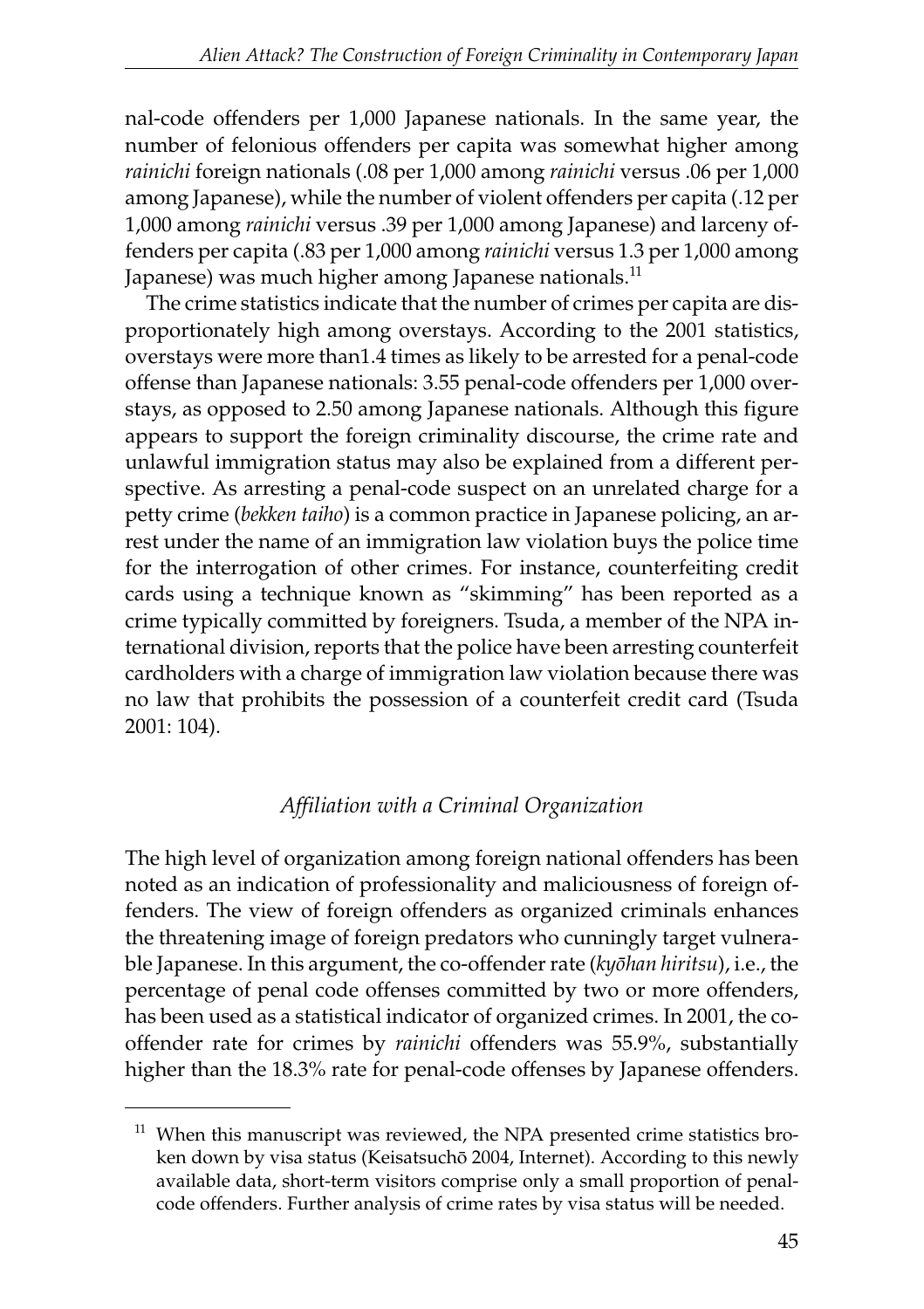Noda, the Tokyo Metropolitan Police Superintendent, reported the co-offender rate to the Tokyo Metropolitan Assembly Committee as follows:

The co-offender rate around the year 1992 was lower than ten percent. However, now over fifty percent [of *rainichi* offenders] have a co-offender. In this sense, we are currently in a situation where *rainichi* foreign nationals are repeating organized crimes (*soshiki hanzai*). (Tôkyô Togikai 2002)

The foreign criminality discourse equates having a co-offender with being involved in organized crime, but this equation is erroneous. The co-offender rate and the affiliation with a criminal organization are two distinct concepts and one cannot be an appropriate measure of the other; a teenager boy who shoplifts bags of chips with a couple of friends has cooffenders, but it does not indicate that he is a part of organized crime. The usage of the co-offender rate as an indicator of organized crimes unreasonably expands the definition of organized crime, running the risk of mixing these teenage shoplifters with crimes committed by a professional criminal group. The threat of foreign criminals has been overemphasized by problematically mixing up two different concepts.

### *Occupancy Rates in Detention Houses*

Incarceration statistics are another type of statistic used to demonstrate the high threat of crimes by foreign nationals. Sassa claimed that a detention facility in Roppongi, Tokyo, was always occupied by foreign nationals; and that the Fuchû Prison in a suburb of Tokyo was overpopulated with a high rate of foreign national inmates (Sassa and Sasaki 2002: 274). Similarly, Noda reported to the Tokyo Metropolitan Assembly that foreign nationals comprised one in nine detainees in detention houses in Tokyo, many of which were overpopulated (Tôkyô Togikai 2002).

The prominence of *rainichi* foreign nationals in detention houses also allows an alternative interpretation. Noda reported that foreign nationals were kept in the detention house much longer than Japanese nationals; in 2001, the average length of detention for foreign nationals in Tokyo was approximately sixty days, twice as long as the average length of thirty days for Japanese nationals (Tôkyô Togikai 2002). This stunning difference in the length of detention between Japanese suspects and foreign national suspects indicates that the one reason for the high occupancy rate of foreign nationals is because they have to stay longer once they get arrested. Noda explained that the police need to keep foreign suspects longer because they tend to be part of "organized" crimes: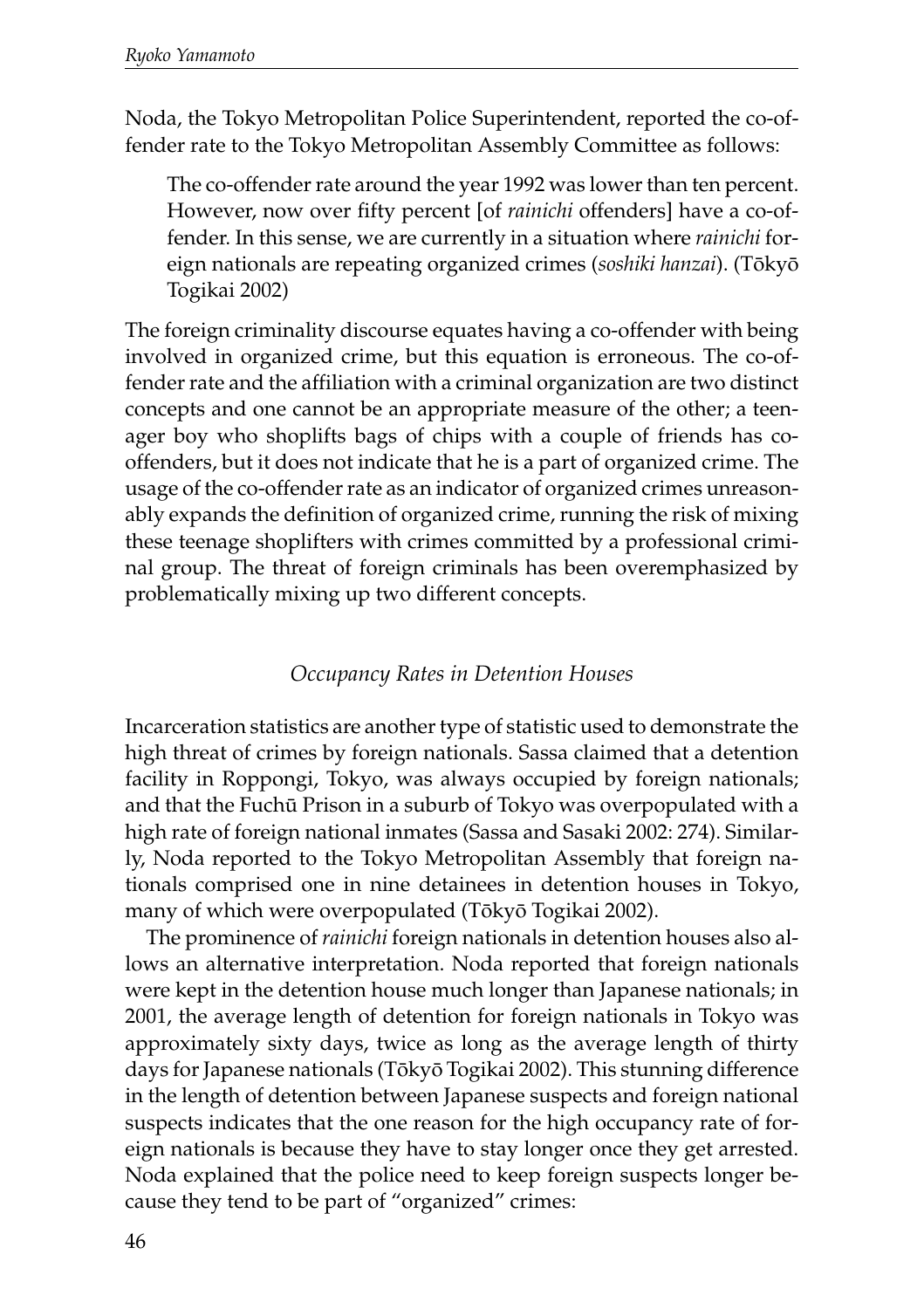The current shortage of detention houses is mainly due to the large increase of organized crimes by *rainichi* foreign nationals. In the case of Japanese, in many cases, they are released from the detention house when they are prosecuted, or not detained at all. However, organized crimes by *rainichi* foreign nationals have co-offenders, or a full trial is requested for them. Therefore, we cannot release them and jails and detention houses become full. (Tôkyô Togikai 2002)

The case of Govinda Prasad Mainali, however, suggests that differential application of detention policies to foreign nationals and Japanese nationals may not be limited to cases that are suspected to involve criminal organizations. In 1997, Govinda Prasad Mainali, a Nepali national and undocumented resident of Japan, was arrested as a murder suspect. In this case, there was no indication of organized crime and Mainali was considered to be a solo offender. Nevertheless, despite the fact that the Tokyo District Court found him not guilty in 2000, prosecutors appealed to the High Court, and the High Court decided to continue to keep him under custody during his appeal as they suspected he might be deported or flee due to his immigration status.<sup>12</sup>

## CONDITIONS OF THE RHETORIC OF CONTROL

Re-evaluation of crime statistics suggests that a threat of crimes by foreigners to Japanese society is not of the magnitude the official discourse claims it to be. Nevertheless, the political discourse keeps equating the growth of the foreign population with the deterioration of public safety in Japan. Ishihara may be the best known politician for the "get tough" attitude towards foreign residents, but he is certainly not the only one. Shortly after Ishihara's *sangokujin* speech, Ôta Fusae, the Governor of Osaka, was reported to mention that maintaining a comfortable environment is critical now that the numbers of homeless people and foreigners have been growing (*Asahi Shinbun* 10/06/2000); an LDP politician Etô Takayoshi was quoted as saying that Kabukichô became a lawless area dominated by *daisangokujin* (the third country people), and illegal Chinese and Koreans flocked together to rob people (*Asahi Shinbun* 12/7/2003); in November 2003, Governor Matsuzawa Shigefumi of Kanagawa prefecture reportedly commented that those who came to Japan on student visas from countries like China were all petty thieves (*Asahi Shinbun* 03/11/2003).

 $12$  Japanese prosecutors routinely appeal cases in which the defendant is found not guilty or receives a lesser sentence than they requested.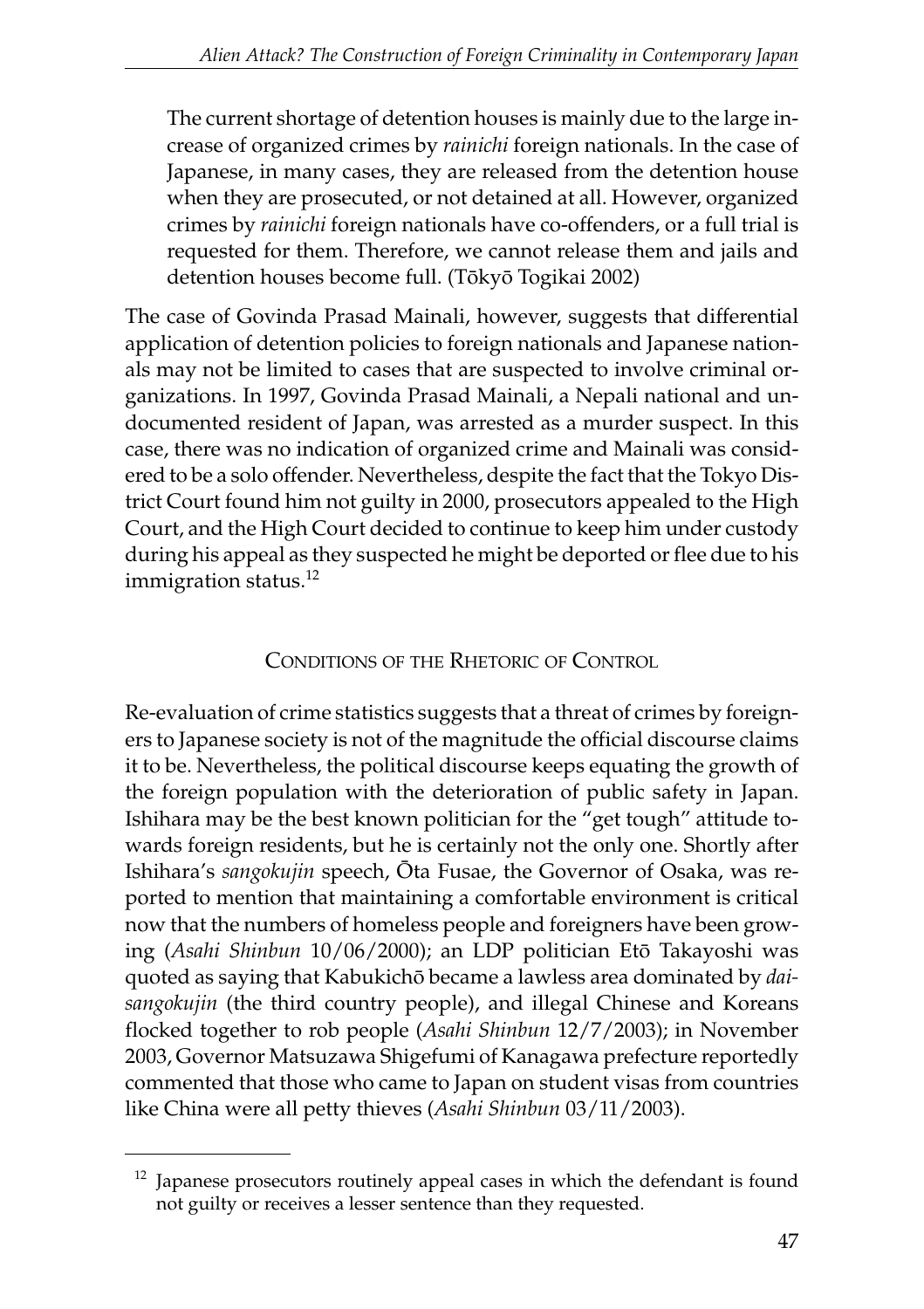Given the discrepancy between the discourse and the data, the foreign criminality problem in Japan may be understood as a form of moral panic. Moral panic is a condition in which the perceived fear of a certain group is disproportional to the actual threat of the group (Goode and Ben-Yehuda 1994: 158). In moral panic, people are sensitized to behaviors of the "threat group" and possible cues to their wrongdoings (Cohen 1972). If over seventy percent of residents are afraid that they may be victimized by foreign offenders (*Asahi Shinbun* 27/01/2004) when foreign offenders consist only two percent of penal-code offenders and four percent of penal-code offenses, the fear of foreign criminality is clearly disproportional to the actual threat this population poses.

A discourse of foreign criminality has emerged and become popularized in certain historical contexts; as Best (2003: 63) put it, "the language of claims does not exist independently of the social world; it is a product of – and influence on – that world." This paper suggests two social factors, *population decline* and *the public expectation for strong political leadership*, may have contributed to the emergence of the foreign criminality discourse.

With a remarkably low birth rate, Japan's population pyramid is expected to be an inverted triangle by 2050, when a small working population will need to support a large elderly population. In 2002, the National Institute of Population and Social Security Research (Kokuritsu Shakai Hoshô Jinkô Mondai Kenkyûjo, NIPSSR) predicted that Japan's population would be halved by the next century given the birthrate of that time (NIPSSR 2004, Internet). In the following year, the special total birth rate in Japan decreased to 1.29, which was much lower than what the Institute had predicted (Asahi Shinbun 11/06/04).<sup>13</sup> With this unexpectedly low birthrate, population decline in Japan is predicted to progress even faster.

The rapid population decline and aging society makes Japan increasingly dependent on immigrant labor, which severely challenges its traditional conception of national membership. The criminalization of foreign nationals can be interpreted as a reactionary effort to legitimize enhanced control over this growing segment of the population, even at the cost to their human rights.

Furthermore, post-bubble Japan has been suffering from persistent social anxiety and political distrust, triggered by prolonged economic instability, a series of political scandals and a decline of the welfare state. Social anxiety has provoked calls for strong political leadership, and a problem

 $13$  Total special birth rate denotes the average number of births a woman gives in her lifetime. The NIPSSR considers 2.08 to be the replacement level, i.e., the birth rate that would maintain the current population size (NIPSSR 2004, Internet).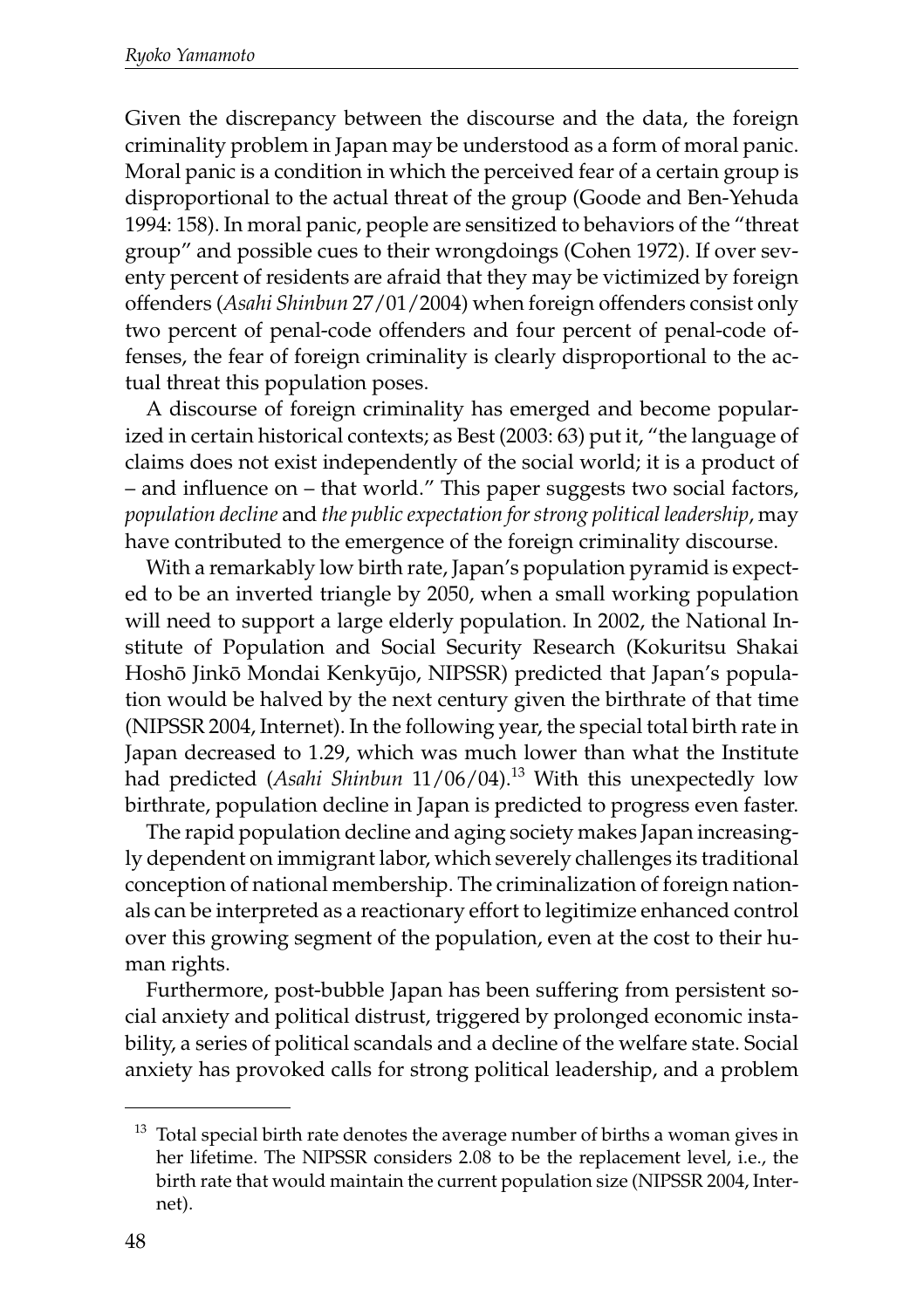of crimes by foreigners offers a perfect opportunity for a politician to demonstrate leadership. Foreign criminality discourse presents a simple, easyto-understand drama in which political leaders play superheroes who crack down on foreign villains and protect innocent Japanese victims, distracting the audience from more complicated social issues for which they are unable to provide solutions.

National citizenship, which views commonalities in lineage and cultural heritage as the primary criteria to be a citizen, is a typical conceptualization of citizenship (Bauböck 1998). Such a national conception of citizenship has been strong in Japan. Legally, Japan upholds *ius sanguinis*, a nationality principle under which children of foreign nationals are regarded as foreign nationals even though they were born and raised in Japan; it is also a common perception among Japanese that Japanese parentage is considered to be a critical component of Japanese nationality (*e.g*., Fukuoka 1993; Douglass 1999; Lie 2001). The nationalistic conception of citizenship assumes that foreign national residents are temporary visitors who are not entitled to full membership in the nation.

The rise of immigration and the settlement of guest workers have severely challenged the national conception of citizenship in Japan. Despite its economic stagnation, Japan predicts a continued increase in immigration. Facing drastic demographic change, the problem Japan needs to handle now is not a temporary labor shortage, but a chronic labor shortage in a rapidly aging population (Iguchi 2001; Douglass and Roberts 2003). The population decline in the near future will force Japan to be increasingly dependent on the immigrant labor force.

Foreign workers who came to Japan as young single persons by the 1990s have started families and have been fostering a second generation in Japan. Like their European counterparts, the Japanese government gradually came to realize that foreign workers are not merely a labor force, but people with lives, families and demands for rights which they deserve.

As the number of foreign national residents has increased and their stay has become prolonged, non-citizens, including undocumented residents, have begun to speak up for their residential rights. In September 1999, ten families of undocumented foreign residents "came out" to petition the Immigration Bureau for special permission for residency. The Immigration Control Bureau has begun to grant special permission to families whose children were attending Japanese school, recognizing that they had already been assimilated into Japanese society (Yamamoto 2000). In April 2000, undocumented foreign national residents rallied in the middle of Tokyo requesting special permission for residency with a sign saying "Give fair treatment to foreigners" (Iguchi 2001).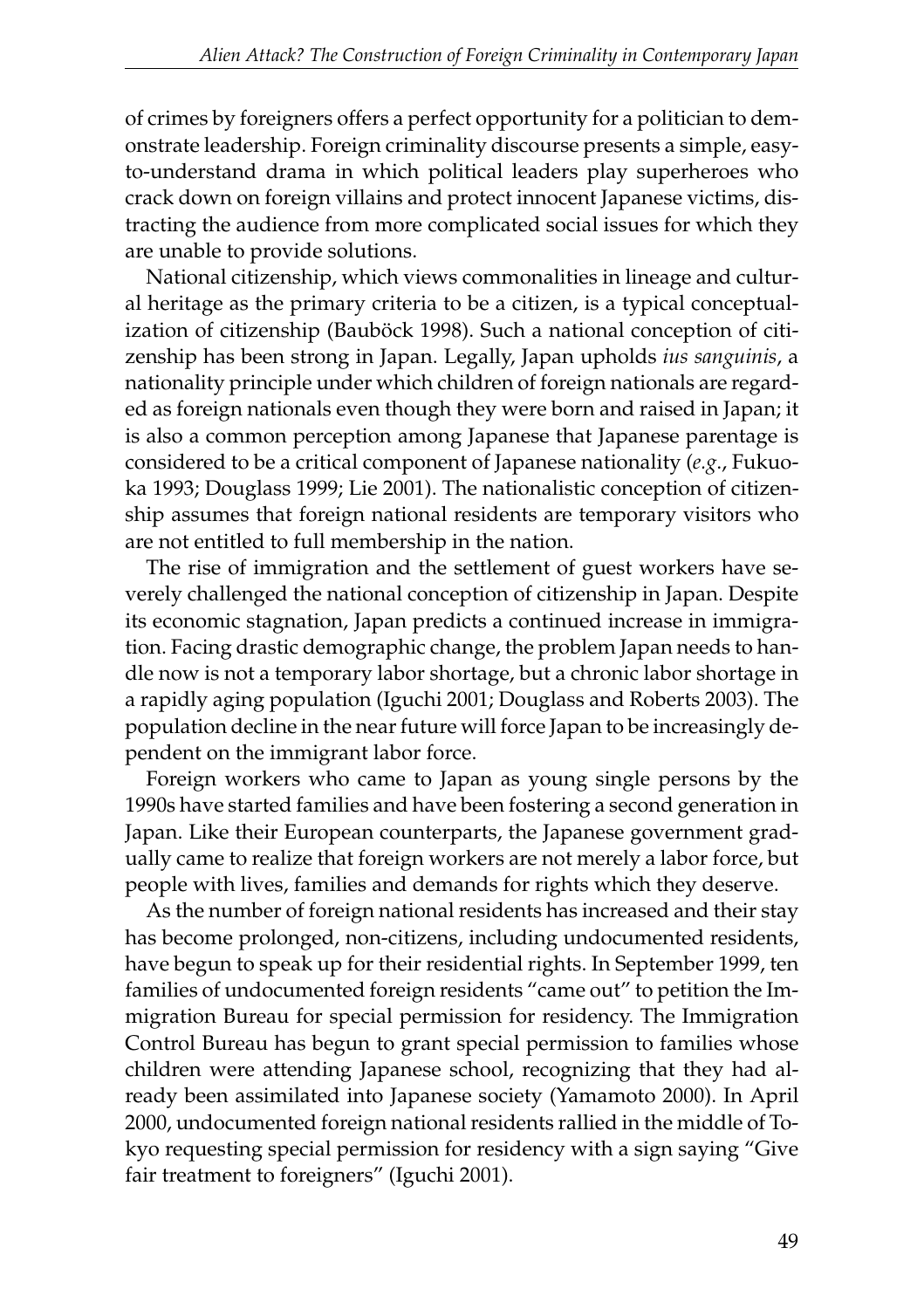The issue of foreigners' rights has been brought up in the courts as well. In June 1998, Ana Bortz, a Brazilian journalist and a resident of Hamamatsu, Japan, was visiting a jewelry store in the city when the owner asked her to leave, pointing to the handmade poster saying "No foreigners allowed in this store." Boltz filed a lawsuit against the store owner, and in October 1999, a District Court ordered the owner to pay her full compensation for the racial and national discrimination that Boltz suffered. Given that the Japanese Constitution does not refer to rights of foreign nationals, this was a ground-breaking ruling in protection of the rights of noncitizens, upholding the International Convention on Eliminating All Forms of Racial Discrimination (ICERD) as a standard (Yamanaka 2002).

Political rights of non-citizens have also become a hot topic in the last several years. Starting in the late 1990s, a series of public actions have demanded voting rights for non-citizens in local government elections, and bills to grant local voting rights to non-citizens were proposed in the 2000 National Diet (Kô 2000). Although the center of this discussion has been *zainichi* Koreans, the movement problematizes boundaries of citizenship in Japan and has clear implications for political rights of foreign national residents in general.

This paper proposes that the criminalization of foreigners may be interpreted as a symbolic attack on the growing and increasingly vocal foreign population. Soysal (1998) argues that the nationalistic response to immigration can be attributed to the fundamental incompatibility between two principles of international community in the post war era: *a discourse of universal personhood and human rights*, which regards discrimination by racial, ethnic and national category as illegitimate; and *a discourse of national sovereignty*, which emphasizes a boundary between citizens and non-citizens. The paradox of these two principles, i.e., a deterritorialized expansion of human rights and a territorialized responsibility to materialize them (Soysal 1998), manifests as a political tension in transnational migration. The foreign criminality discourse may be interpreted as a deceptive compromise of the nationalistic tendency with the universal human rights discourse. The rhetoric of foreign criminality allows conservatives to argue for selective control of foreigners without being explicitly nativistic or racist. The foreign criminality discourse tactfully translates the control of foreign nationals into the protection of Japanese people, shifting the focus from the rights of non-citizens to the maintenance of law and order.

Economic instability, social anxiety, and the demand for strong political leadership are also important in understanding the emergence of the foreign criminality rhetoric. Since the early 1990s, Japan has been suffering from severe economic recession and a series of political scandals. Japanese firms have been attempting to revive the economy by shifting from a sta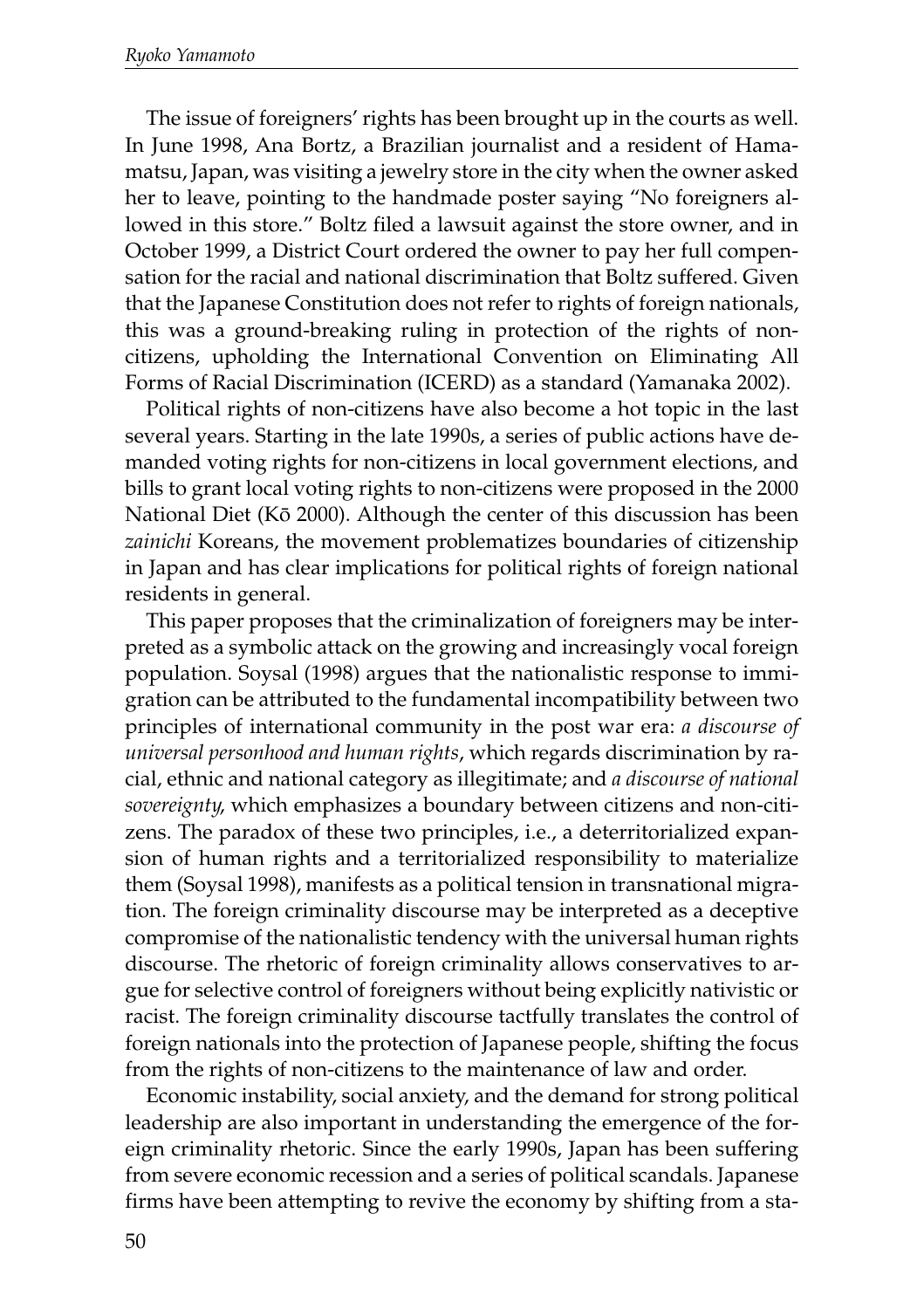bility-oriented traditional style to an efficiency-oriented American style. Meritocracy has been replacing seniority, and lifetime employment, which was the foundation of the Japanese employment system, has been gradually disappearing. *Risutora* [restructuring], meaning firing an employee due to restructuring of the organization, has become a word of the era, and part-time contract workers have been taking over the positions of full-time employees who would be more costly to the employer. Job security in Japan has significantly declined in the past decade, and a strong sense of economic unpredictability has prevailed.

A sense of anxiety has been further amplified by a decline of the welfare state. With a rapidly aging population and the fiscal difficulties that the government has been facing, it is predicted that the government will soon be unable to provide high enough social security payments for the newly retired to live on. The recent revision of social medicine regulations requires seniors to wait longer before they start receiving full medical coverage. A series of national institutions were privatized to maximize organizational efficiency, turning public services into profit-making activities. The combination of economic stagnation, aging of the society, and the increasing popularity of the neo-classical economic policies among politicians makes the Japanese government less and less capable of providing services to its people. At the same time, scandals involving politicians and elite bureaucrats were revealed one after another, deepening the distrust in politics among the people.

Responding to these prolonged economic and political difficulties, there has been a desperate demand for a strong leadership. The declaration of "structural reform without sanctuary" (*seiiki naki kôzô kaikaku*) by Prime Minister Koizumi Jun'ichirô received overwhelming support from the nation. Tokyo Governor Ishihara Shintarô has maintained high popularity for his determination and outspokenness, in spite of his blunt demonstrations of discriminatory attitudes toward women and minorities. According to an Internet survey in 2003, forty-four percent of Tokyo residents surveyed said they liked Ishihara, while only twelve percent indicated they did not like him. Being asked why they liked him, a common answer was "because he makes clear statements" (*AERA* 03/03/2003: 68–69).

The emergence of the foreign criminality discourse could be interpreted as a stage for the demonstration of strong leadership by politicians. Crimes by foreigners appear to be a perfect backdrop for a presentation of their strong leadership; foreigners play the villains; the Japanese public plays innocent, helpless victims; and political leaders play the role of heroes who crack down on the bad guys. This drama is straightforward and easy to understand; do not let villains in, and once they are in, seek them out and kick them out. A problem of crimes by foreigners gives political lead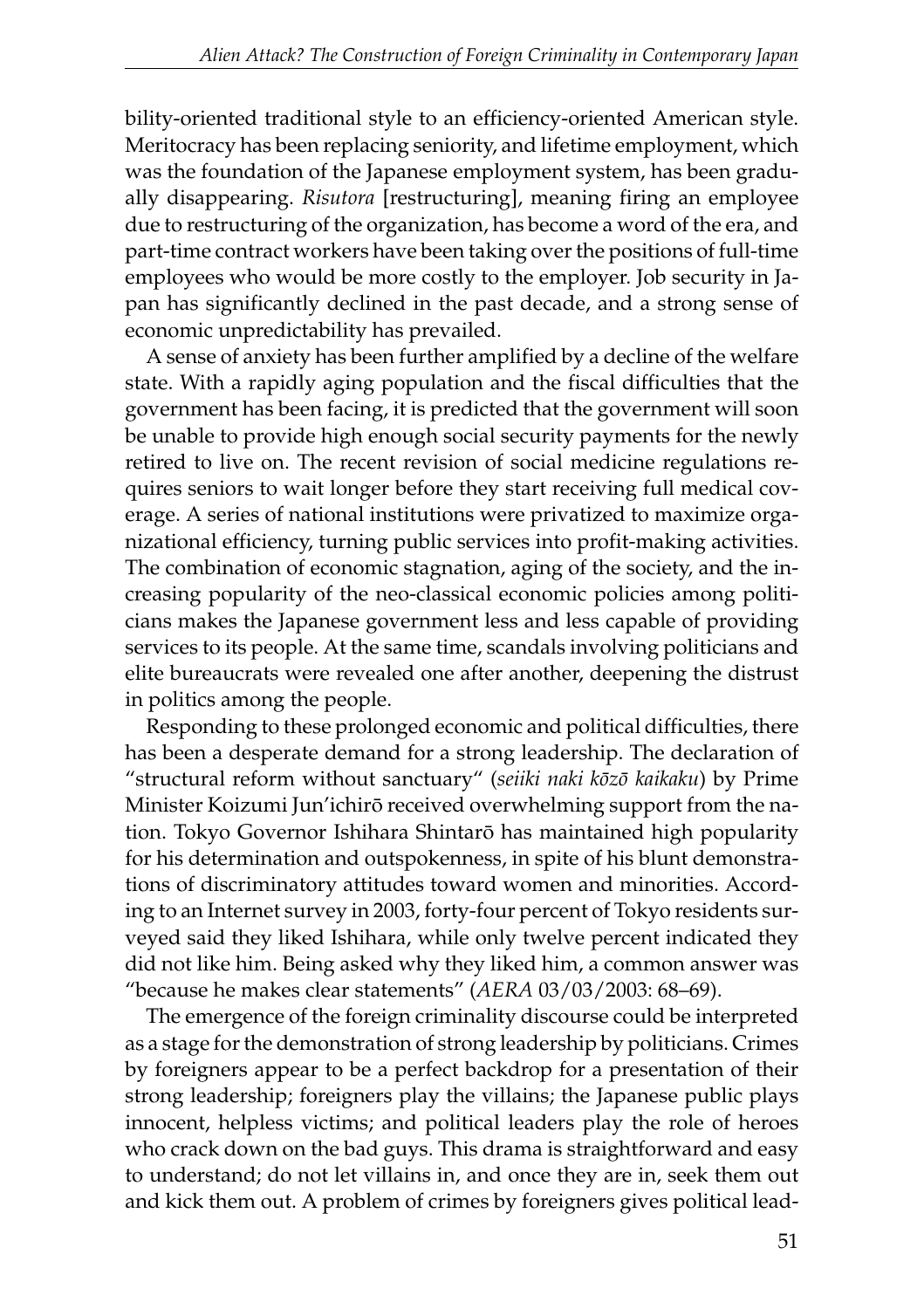ers an opportunity to demonstrate their leadership in dramatic ways when other problems are so deeply chronic and structural that there is no painless way to deal with them. By shedding a spotlight on crimes by foreigners, political and bureaucratic leaders maintain the image that they are acting on social problems, while distracting the public from larger problems that they have been failing to solve.

#### **CONCLUSION**

The foreign criminality discourse constructs foreign nationals as a crime problem by mobilizing quasi-war rhetoric and scientific resources. Reevaluation of crime statistics, however, suggests that the official discourse unreasonably magnifies the criminality of foreign nationals in Japan.

Whereas this paper mainly focused on the official discourse of crimes by foreigners, the police and politicians are not the only actors in the scene. Scholars have pointed out the key role of mass media in the construction of a criminal stereotype of foreigners in Japan (*e.g*., Herbert 1996; Friman 2001). While the Press Club system encourages Japanese journalists to serve as endorsers of official discourse rather than critics of it, the media's love of sensationalism and the unique quality of an event promotes the coverage of crimes by foreigners and the accentuation of their foreign status (Herbert 1996). Interactions of media, the state, and the public in the construction of foreign criminality discourse are important issues that need to be further examined.

The expression of *perceived safety* (*taikan chian*) has been popular in discussions of Japan's crime scenes. The police are major protagonists of this concept; many local police departments started listing the improvement of perceived safety among residents as a goal of crime control. Promoters of this concept argue that whether or not people feel safe is an alternative indicator of public safety that detects unreported crimes hidden in crime statistics.

Perceived safety is an indicator of fear rather than an indicator of the presence of criminality. By promoting the criminalized view of foreign nationals, claim-makers conjure the fear of foreigners among Japanese citizens. The construction of foreign criminality is the construction of fear, and the construction of national others that are to be feared. When a foreign-looking face becomes a symbol of criminality, the mere existence of foreign nationals becomes a source of fear. Thus, the foreign criminality discourse immensely disturbs the social integration of communities and invites discrimination and oppression against foreign nationals in Japan.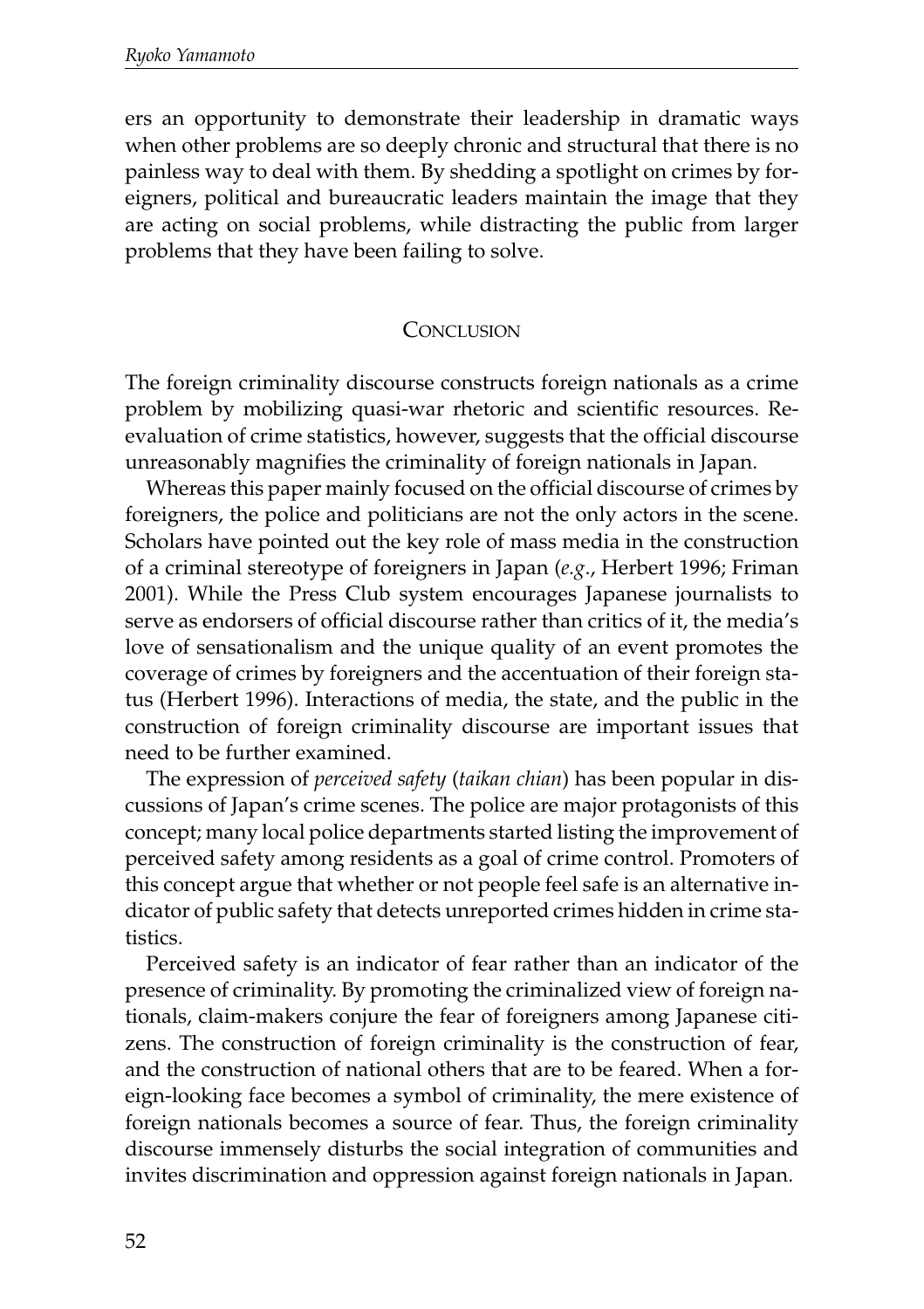### **REFERENCES**

- *AERA* (03/03/2003): Opinion @ AERA: Ishihara Shintarô shi ha tosei? Kokusei? [Is Mr. Shintarô Ishihara for Metropolitan Politics or National Politics?]. No. 9, pp. 68–69.
- *Asahi Shinbun* (24/04/2000): Tôron Ishihara hatsugen: Ge [Debate: Ishihara Statement 2].
- *Asahi Shinbun* (10/06/2000): "Furôsha ya gaikokujin fueru naka kaitekina machizukuri shinaito" shôtengai shisatsu de Ôta Ôsaka chiji: "Jinken mushi" to shimin dantai ["Need to Build a Comfortable Town When the Number of Vagabonds and Foreigners Increases," Says Ôsaka Governor Ôta at Her Visitation of Retailers: "Ignoring Human Rights," Say Civic Organizations].
- *Asahi Shinbun* (12/07/2003): Jimin no Etô shi: Fuhô taizaisha wa "dorobô ya hitogoroshi bakari" [Mr. Etô of LDP: Illegal Residents are "All Thieves and Murderers"]. http://www.asahi.com/politics/update/ 0712/008. html (found 12/07/2003).
- *Asahi Shinbun* (01/11/2003): Gaikokujin kankôkyaku no biza kanwa 53% ga hiteiteki: Yoron chôsa [53% are Negative about Relaxing Visa Regulation for Foreign Tourists: Opinion Poll]. http://www.asahi.com/national/ update/1101/031.html (found 01/11/2003).
- *Asahi Shinbun* (03/11/2003): "Chûgokujin minna kosodoro" Matsuzawa Kanagawa kenchiji ga ôen enzetsu de ["All Chinese are Petty Thieves," Kanagawa Governor Matsuzawa in a Supporting Speech]. http://www. asahi.com/national/update/1103/001.html (found 03/11/2003).
- *Asahi Shinbun* (20/12/2003): Chian kankei shokuin wo ôhaba zô [The Number of Security-related Employees Largely Increased]. http:// www.asahi. com/politics/update/1220/002.html (found 20/12/2003).
- *Asahi Shinbun* (27/01/2004): Nihon no chian "waruku natta" 81%: Honsha yoron chôsa [81% Said Japan's Public Safety "Got Worsened": Our Opinion Poll]. http://www.asahi.com/national/update/0127/003. html (found 27/01/2004).
- *Asahi Shinbun* (15/02/2004): Fuhô gaikokujin no jôhô teikyô mêru de uketsuke: Hômushô [Accepting Information on Illegal Foreigners by Email: The Ministry of Justice]. http://www.asahi.com/national/ update/0215/005.html (found 15/02/2004).
- *Asahi Shinbun* (06/03/2004): Shûgakumuke zairyû nintei ga gekigen: Nyûkan Chûgokujin no shinsa kyôka [Drastic Decline in the Number of Residency Approvals for Students: The Immigration Control Bureau Applies Stricter Criteria for Chinese]. http://www.asahi.com/national/ update/0306/026.html (found 06/03/2004).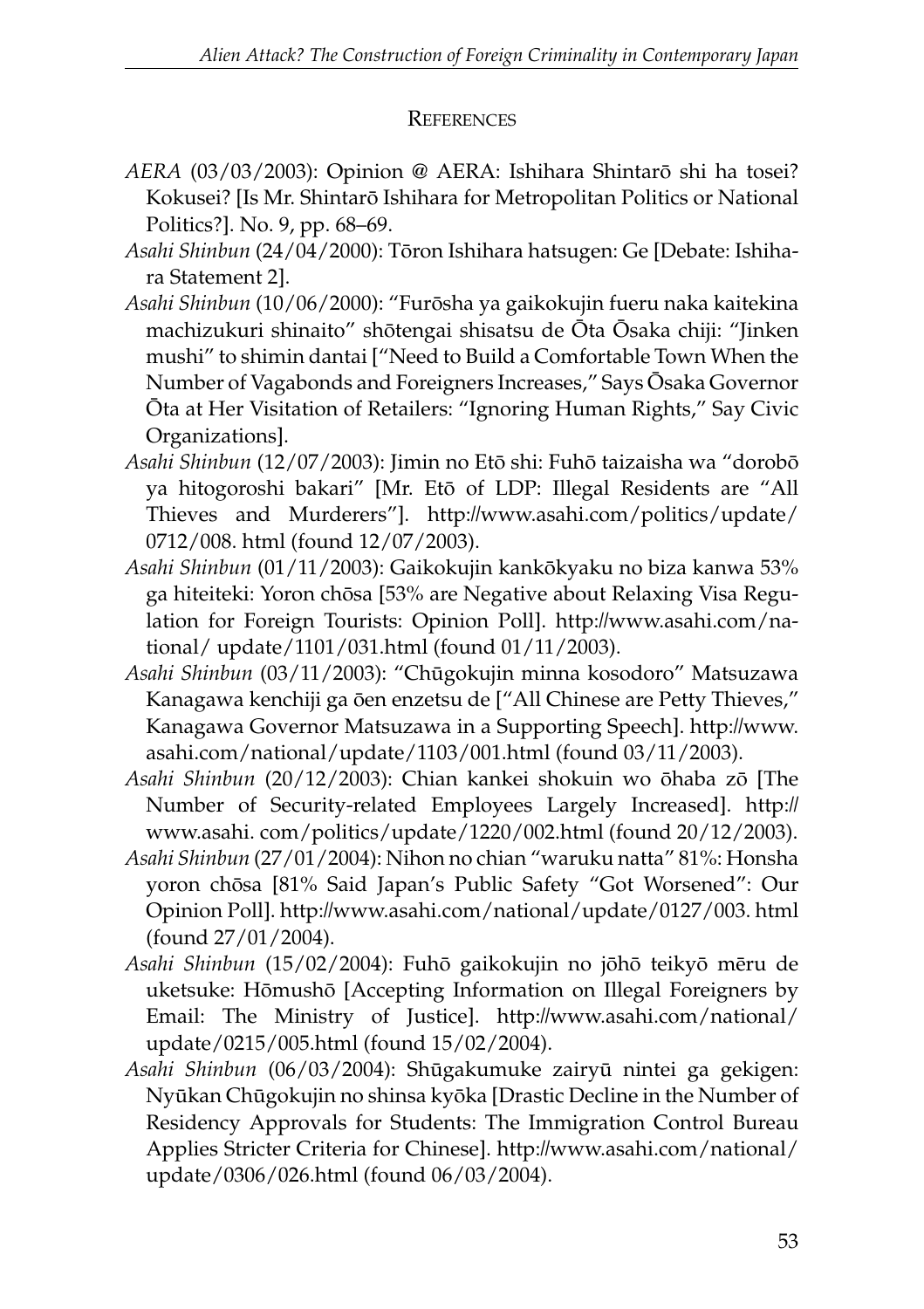- *Asahi Shinbun* (11/06/2004): Shasetsu: Shussei ritsu 1.29 Nenkin mo shakai mo yuragu [Editorial: Birth Rate 1.29 – Shakes Pension and Society]. http://www.asahi.com/paper/editorial20040611.html (found 11/06/ 2004).
- Bauböck, Rainer (1998): The Crossing and Blurring of Boundaries in International Migration. Challenges for Social and Political Theory. In: Bauböck, Rainer and John Dundell (eds.): *Blurred Boundaries. Migration, Ethnicity, Citizenship*. Aldershot, UK: Ashgate, pp. 17–52.
- Best, Joel (2003): But Seriously Folks: The Limitations of the Strict Constructionist Interpretation of Social Problems. In: Holstein, James A. and Gale Miller (eds.): *Challenges and Choices: Constructionist Perspectives on Social Problems*. New York, NY: Aldine de Gruyter, pp. 51–69.
- Bourdieu, Pierre (1989): Social Space and Symbolic Power. In: *Sociological Theory* 7, pp. 14–25.
- Cohen, Stanley (1972): *Folk Devils and Moral Panics.* London: MacGibbon and Kee.
- Douglass, Mike (1999): Unbundling National Identity: Global Migration and the Advent of Multicultural Societies in East Asia. In: *Asian Perspective* 23, pp. 79–128.
- Douglass, Mike (2003): The Singularities of International Migration of Women to Japan: Past, Present and Future. In: Douglass, Mike and Glenda S. Roberts (eds.): *Japan and Global Migration: Foreign Workers and the Advent of a Multicultural Society*. Honolulu, HI: University of Hawai'i Press, pp. 91–119.
- Douglass, Mike and Glenda S. Roberts (2003): Japan in a Global Age of Migration. In: Douglass, Mike and Glenda S. Robert (eds.): *Japan and Global Migration: Foreign Workers and the Advent of a Multicultural Society*. Honolulu, HI: University of Hawai'i Press, pp. 3–37.
- Edelman, Murray (1988): *Constructing the Political Spectacle*. Chicago, IL: University of Chicago Press.
- Friman, Richard (2001): Immigrants, Smuggling, and Threats to Social Order in Japan. In: Kyle, David and Rey Koslowski (eds.): *Global Human Smuggling: Comparative Perspective*. Baltimore, MD: The Johns Hopkins University Press.
- Fukuoka, Yasunori (1993): *Zainichi Kankoku/Chôsen-jin: Wakai sedai no aidentiti* [Korean Japanese: Identity of Young Generation]. Tokyo: Chûô Kôronsha.
- Goode, Erich and Nachman Ben-Yehuda (1994): Moral Panics: Culture, Politics, and Social Construction. In: *Annual Review of Sociology* 20 (August), pp. 149–171.
- Gusfield, Joseph R. (1981): *Culture of Public Problems: Drinking Driving and the Symbolic Order*. Chicago, IL: University of Chicago Press.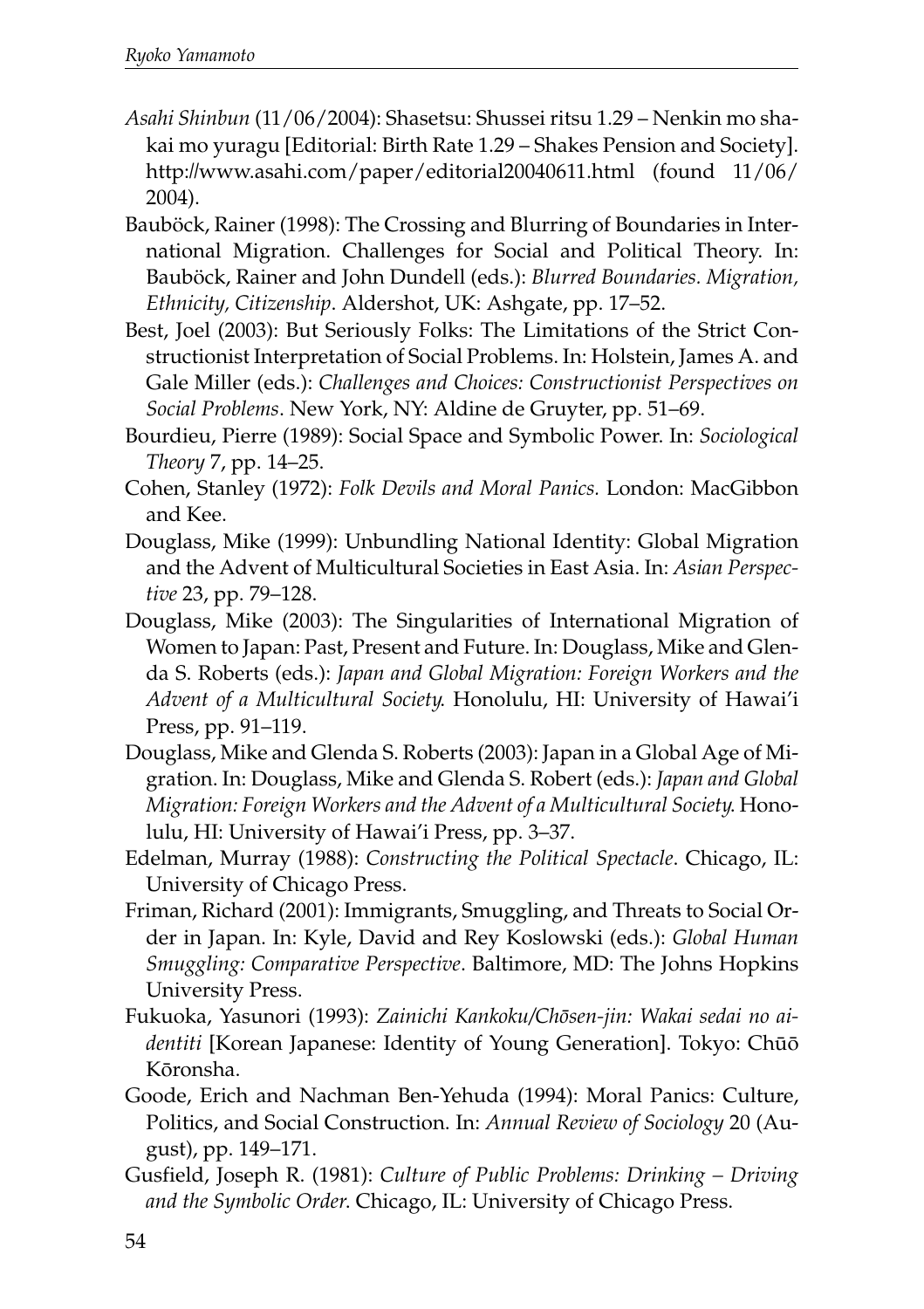- Gusfield, Joseph R. (1996): *Contested Meanings: The Construction of Alcohol Problems*. Madison, WI: University of Wisconsin Press.
- Hanzai Taisaku Kakuryô Kaigi (2003): Hanzai ni tsuyoi shakai no jitsugen no tame no kôdô keikaku: "Sekaiichi anzen na kuni, Nippon" no fukkatsu wo mezashite [The Action Plan for the Realization of a Crime Resilient Society: Aiming at Revival of Japan as the Safest Country in the World]. http://www.kantei.go.jp/jp/singi/hanzai/kettei/031218 keikaku.html (found 04/05/2004).
- Herbert, Wolfgang (1996): *Foreign Workers and Law Enforcement in Japan*. London and New York: Kegan Paul International.
- Hômu Sôgô Kenkyûjo (2002): *Heisei 14nenban Hanzai Hakusho* [2002 White Paper on Crime]. Kokuritsu Insatsu Kyoku.
- Hômushô (2003): Shuto Tôkyô ni okeru fuhô taizai gaikokujin taisaku no kyôka ni kansuru kyôdô sengen [The Collective Declaration regarding the Reinforcement of Measures against Illegal Foreign Residents in Metropolitan Tokyo]. http://www.moj.go.jp/PRESS/031017–1.html (found 04/05/2004).
- Hômushô (2004): Dai ichi hyô: Gaikokujin nyûkokushasû / Nihonjin shukkokushasû no suii [Table 1: The Trend of the Numbers of Incoming Foreign Nationals and Outgoing Japanese Nationals]. http://www. moj. go.jp/PRESS/040319–2/table01.html (found 04/05/ 2004).
- Ibarra, Peter R. and John I. Kitsuse (2003): Claims-Making Discourse and Vernacular Resources. In: Holstein, James A. and Gale Miller (eds.): *Challenges and Choices: Constructionist Perspectives on Social Problems*. New York, NY: Aldine de Gruyter, pp. 17–50.
- Iguchi, Yasushi (2001): *Gaikokujin rôdôsha shinjidai* [New Era of Foreign Workers]. Tôkyô: Chikuma Shobô.
- Keisatsuchô (1998): *Heisei 10nenban Keisatsu Hakusho* [1998 Police White Paper]. Tôkyô: Ôkurashô Insatsu Kyoku.
- Keisatsuchô (1999): *Heisei 11nenban Keisatsu Hakusho* [1999 Police White Paper]. Tôkyô: Ôkurashô Insatsu Kyoku.
- Keisatsuchô (2000): *Heisei 12nenban Keisatsu Hakusho* [2000 Police White Paper]. Tôkyô: Ôkurashô Insatsu Kyoku.
- Keisatsuchô (2002): *Heisei 14nenban Keisatsu Hakusho* [2002 Police White Paper]. Tôkyô: Zaimushô Insatsu Kyoku.
- Keisatsuchô (2003): *Heisei 15nenban Keisatsu Hakusho* [2003 Police White Paper]. Tôkyô: Gyôsei.
- Keisatsuchô (2004): Rainichi gaikokujin hanzai no genjô Heisei 15nen chû [The Current Status of Crimes by *Rainichi* Foreigners – During 2003]. http://www.npa.go.jp/toukei/index.htm (found 10/05/2004).
- Kitsuse, John I. and Malcom Spector (1973): Toward a Sociology of Social Problems. In: *Social Problems* 20, pp. 407–419.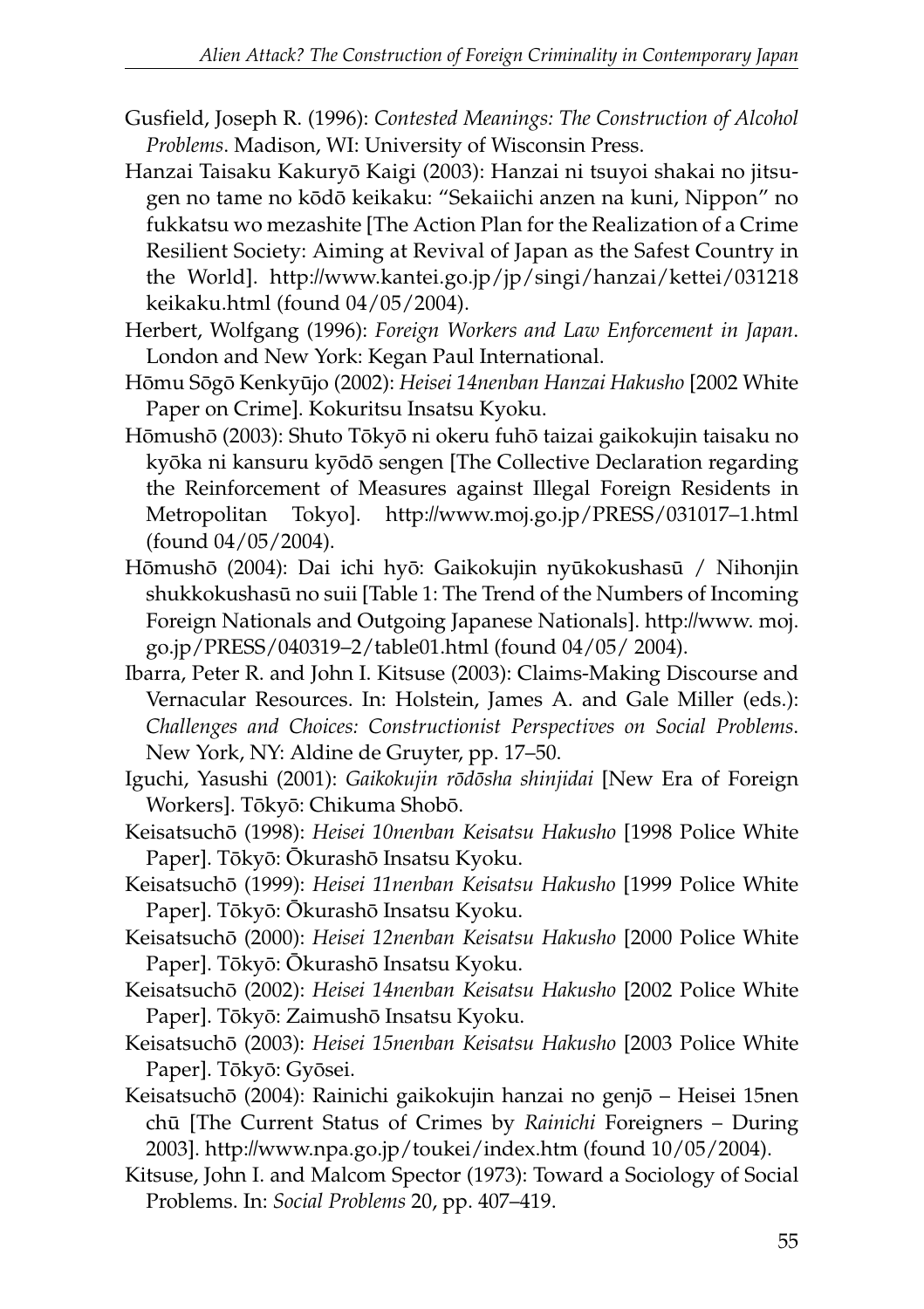- Kô, Yong-Wi (2000): Chihô senkyoken wo Chôsen-seki nimo [Local Voting Rights to North Korean Nationals, too]. In: *Asahi Shinbun* 22/04/2000.
- KKK = Kokuritsu Kokkai Toshokan (2002): Sangiin Yosan Iinkai: Dai 154 kai Kokkai Yosan Iinkai dai 8 gô [The House of Councilors Budget Committee: The 154<sup>th</sup> National Diet Budget Committee No. 8]. http:// kokkai.ndl.go.jp/SENTAKU/sangiin/154/0014/main.html (found 30/11/ 2002).
- Lie, John (2001): *Multiethnic Japan*. Cambridge, MA: Harvard University Press.
- *Mainichi Shinbun* (2000): Ishihara chiji zenhatsugen [All Statements of Governor Ishihara]. http://www.mainichi.co.jp/eye/feature/details/ ishihara/200004/0412–3html (found 30/11/2002).
- *Mainichi Shinbun* (29/07/2003): Kasetsu ryûchijô: Unten menkyo shikenjô no chûshajô nai ni kensetsu e. Keishichô [Temporary Detention House: A Plan to Build in a Parking Lot within a Driving License Testing Field]. http://www12.mainichi.co.jp/news/search-news/888544/8aO8d9190l 94c68ddf-0–4.html (found 29/07/2003).
- *Mainichi Shinbun* (17/10/2003): Fuhô taizai gaikokujin: Issô de kyôdô sengen Hômushô Keishichô Tôkyôto. [Illegally-Staying Foreign Nationals: Joint Statement to Wipe Them Out – Ministry of Justice, Tokyo Metropolitan Police Agency, Tokyo Metropolitan Government]. http:// www12. mainichi.co.jp/news/search-news/888890/95s964091d88ddd-0–1.html (found 17/10/2003).
- Merton, Robert K. (1976): The Sociology of Social Problems. In: Merton, Robert K. and Robert Nisbet (eds.): *Contemporary Social Problems*. 4<sup>th</sup> ed., New York, NY: Harcourt Brace Jovanovich.
- Naikakufu Daijin Kanbô Seifu Kôhôshitsu (2001): Gaikokujin rôdôsha mondai ni kansuru yoron chôsa [An Opinion Poll regarding Foreign Workers]. http://www8.cao.go.jp/survey/h12/gaikoku/index.html (found 08/11/2002).
- NIPSSR National Institute of Population and Social Security Research (Kokuritsu Shakai Hoshô Jinkô Mondai Kenkyûjo) (2004): Shôshika jôhô hômu pêji [A Home Page for Information for the Declining Number of Births]. http://www.ipss.go.jp/syoushika/syindex.htm (found 10/06/04).
- Parker, L. Craig, Jr. (2001): *The Japanese Police System Today: A Comparative Study*. Armonk, NY: M.E. Sharpe.
- Roberts, Glenda S. (2003): NGO Support for Migrant Labor in Japan. In: Douglass, Mike and Glenda S. Roberts (eds.): *Japan and Global Migration: Foreign Workers and the Advent of a Multicultural Society*. London: Routledge, pp. 275–300.